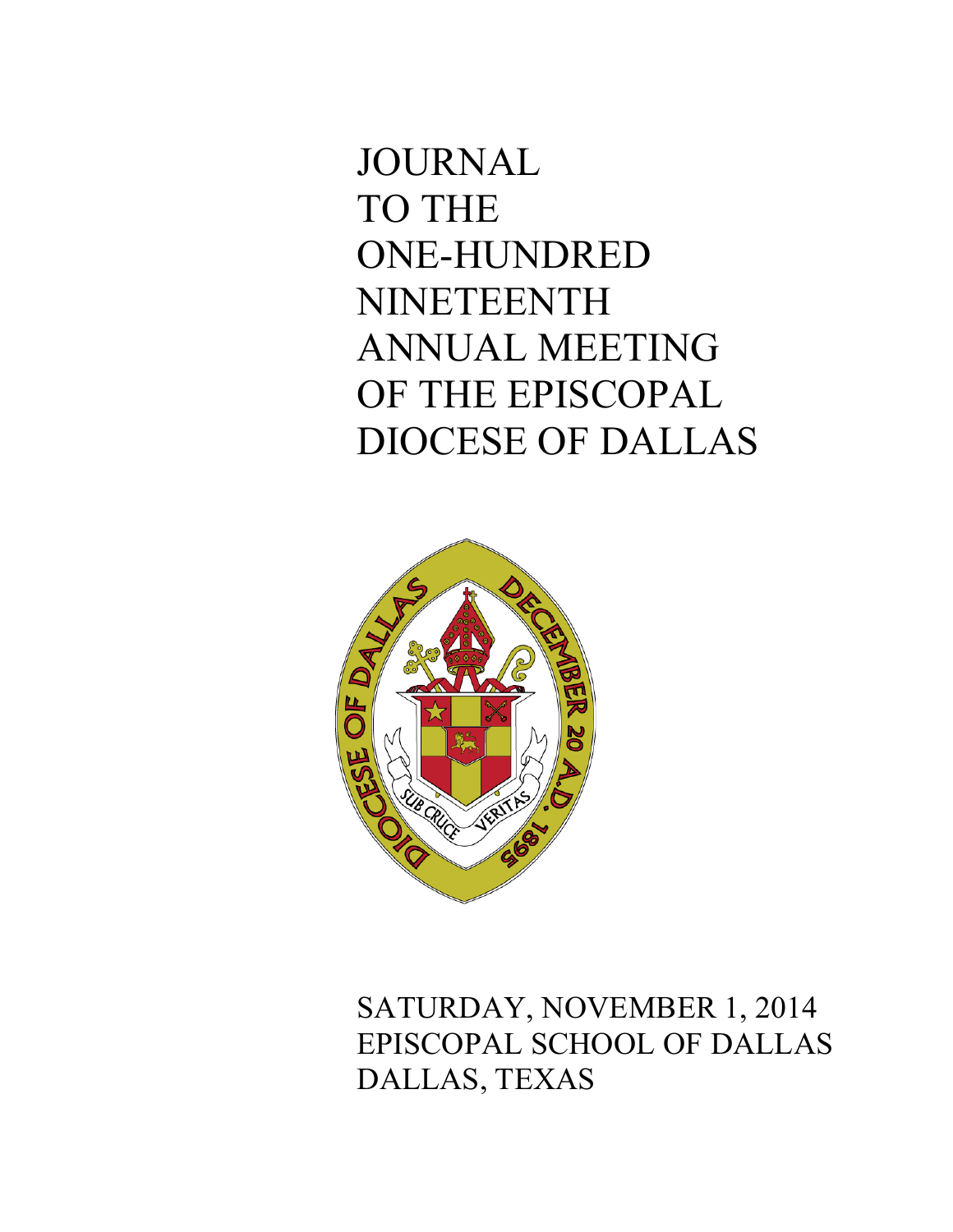# JOURNAL TO THE ONE-HUNDRED NINETEENTH ANNUAL MEETING OF THE EPISCOPAL DIOCESE OF DALLAS SATURDAY, NOVEMBER 1, 2014 EPISCOPAL SCHOOL OF DALLAS DALLAS, TEXAS

# TABLE OF CONTENTS

| REPORT FROM THE COMMITTEE ON CONSTITUTION AND CANONS  18  |  |
|-----------------------------------------------------------|--|
|                                                           |  |
|                                                           |  |
|                                                           |  |
|                                                           |  |
| REPORT FROM THE FINANCE COMMITTEE AND PROPOSED BUDGET  23 |  |
|                                                           |  |
|                                                           |  |
|                                                           |  |
|                                                           |  |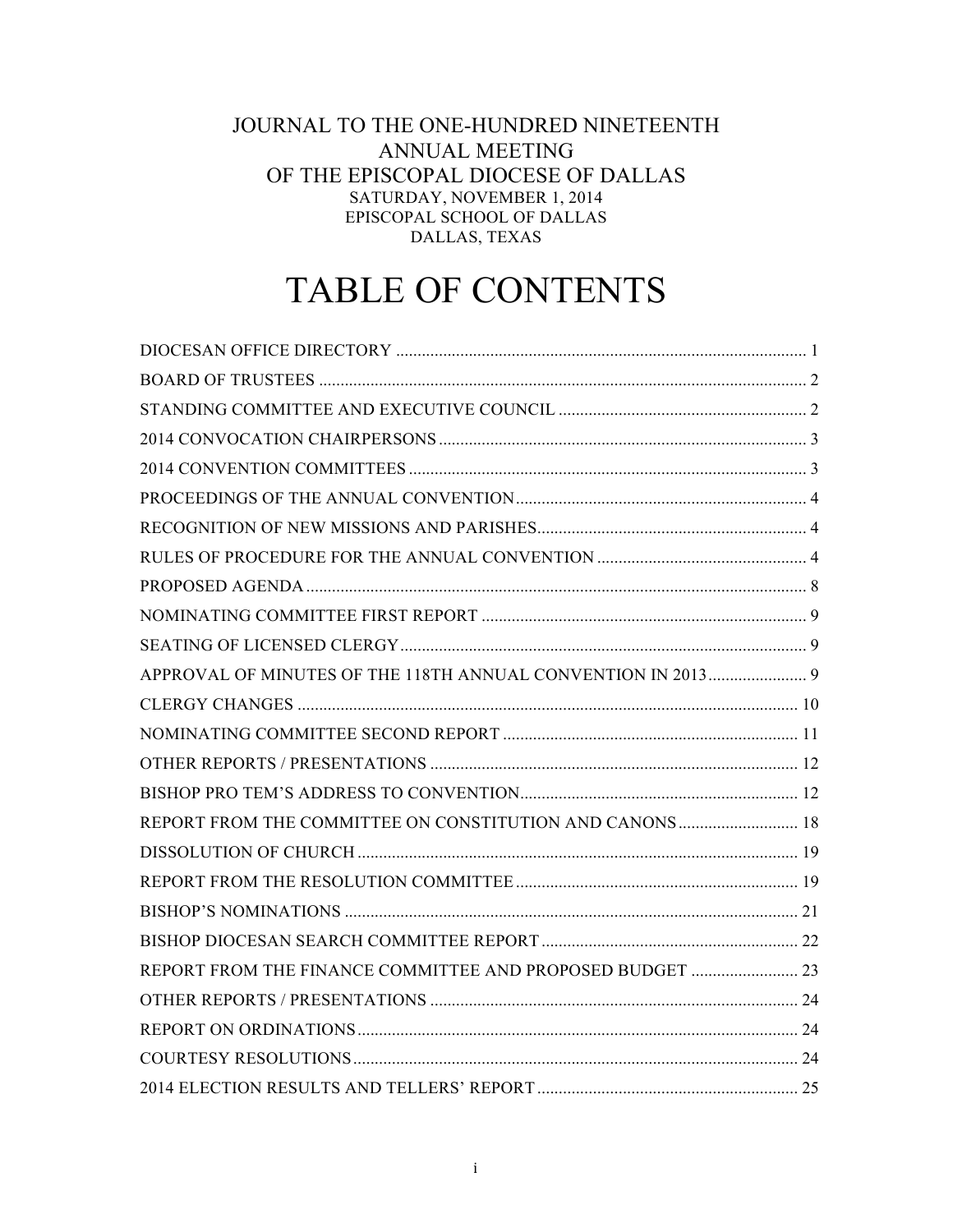# **DIOCESAN OFFICE DIRECTORY**

The Rev. Canon RENÉ SOMODEVILLA

Mrs. MARY SONOM

Mrs. JENNIFER HARGRAVE

## **DIOCESAN OFFICE**

Bishop Suffragan / Bishop Pro Tem The Rt. Rev. PAUL E. LAMBERT<br>
Canon to the Ordinary The Rev. Canon RENÉ SOMODEVILLA Secretary of Convention and Secretary of Convention and Secretary of Convention Assistant Secretary Mrs. AMY WOOTEN Treasurer Mr. G. THOMAS GRAVES, III Assistant Treasurers Mr. ROBERT G. McKENZIE

Chancellor Mr. TIMOTHY A. MACK Senior Chancellor Mr. NEIL D. ANDERSON Vice-Chancellor Mr. SCOTT H. MATHESON Assistant Chancellors **Mr. PAUL A. SCHWEIZER** 

Mr. ROBERT MEBUS Parliamentarian Ms. KAY CREWS Historiographer open Registrar and Missioner for Diocesan Services Mrs. SUSAN MILLS Missioner for Campus Ministry and American control of the Minister Mr. DANIEL ALLEN Missioner for Christian Education and Youth Ministries The Rev. Canon PAMELA W. DUNBAR Missioner for Church Planting/Congregational Development The Rev. Canon VICTORIA R. T. HEARD Missioner for Evangelism Mrs. CARRIE BOREN HEADINGTON Missioner for Finance and Budget Mrs. TICOY YOUNG Missioner for Outreach Mrs. DABNEY DWYER Director of Communications Ms. KIMBERLY DURNAN Executive Director, Camp All Saints Mr. DAVID CAMPBELL Executive Director, Cathedral Gardens Mrs. MARY LOU HOWELL Administrative Coordinator to the Bishop Suffragan Ms. VIRGINIA WILDER Administrative Assistant to the Canon to the Ordinary Mrs. AMY WOOTEN Receptionist and Administrative Assistant to Missioner for Finance and Budget Mrs. KIM LANORE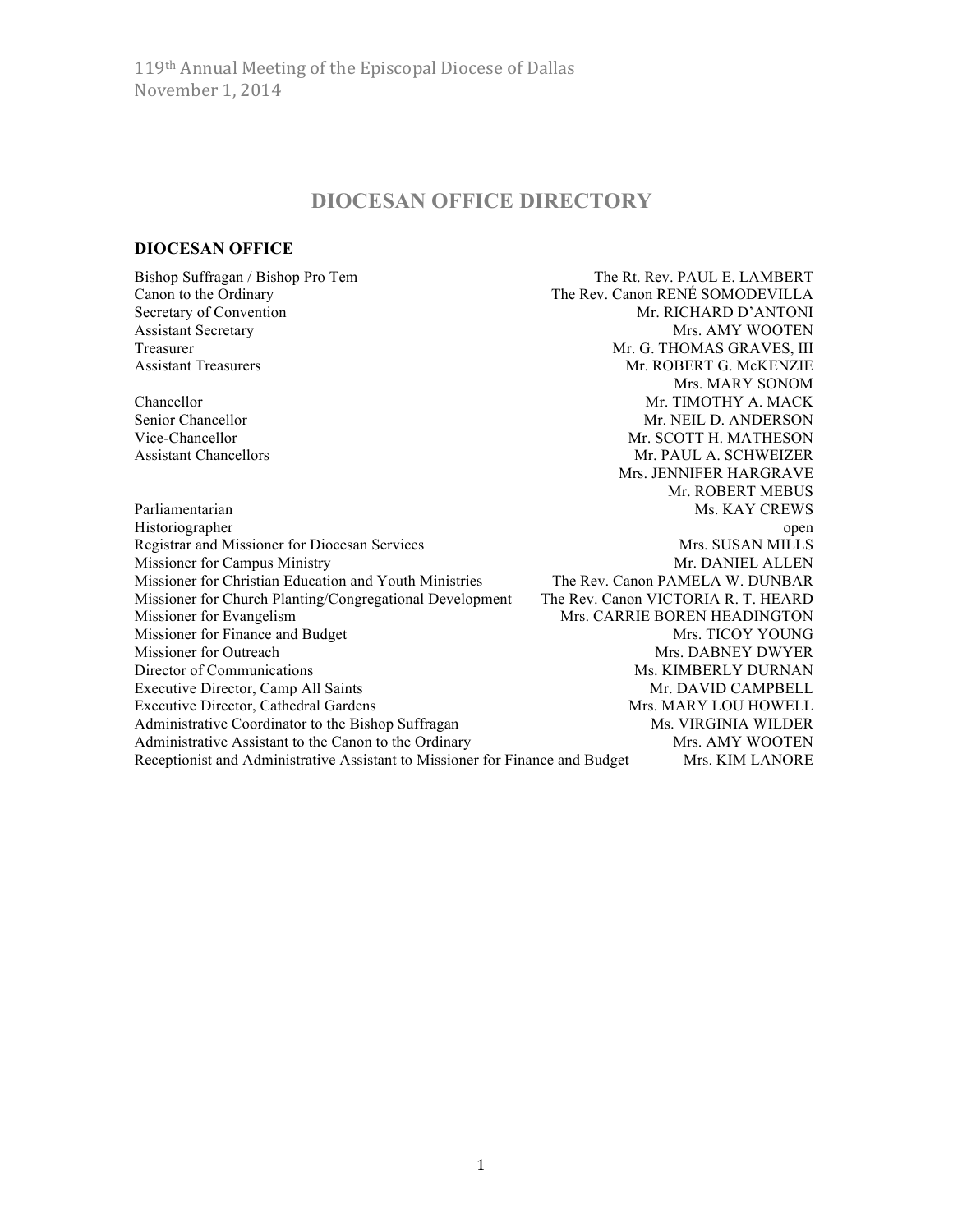#### **THE CORPORATION OF THE EPISCOPAL DIOCESE OF DALLAS**

#### **BOARD OF TRUSTEES**

Chair, Bishop Suffragan / Bishop Pro Tem The Rt. Rev. PAUL E. LAMBERT

President Mr. TOMMY VALENTA (term ending 2018) Vice-President Mr. TIMOTHY A. MACK (term ending 2017) Treasurer Mr. G. THOMAS GRAVES, III (term ending 2014) Mr. ROBERT A. HULSEY (term ending 2018) Mr. WILLIAM BEECHERL (term ending 2014) Mr. STUART BUSH (term ending 2015) Mr. GERALD DAHLANDER (term ending 2015)

Contact Mrs. SUSAN MILLS 1630 N. Garrett Avenue Dallas, Texas 75206 214/826-8310 800/851-8497

President The Rev. ROBERT JOHNSTON (term ending 2014) Mr. WILLIAM MCGANNON (term ending 2014) The Rev. DAVID S. HOUK (term ending 2015) Mr. ROBERT HULSEY (term ending 2015) The Rev. WILLIAM CAVANAUGH (term ending 2016) Mr. TOM GRAVES (term ending 2016)

Bishop Suffragan / Bishop Pro Tem The Rt. Rev. PAUL E. LAMBERT Standing Committee President The Rev. ROBERT JOHNSTON (term ending 2014) Treasurer Mr. G. THOMAS GRAVES, III

> TERM ENDING 2014 The Rev. CRAIG REED, St. Andrews, Farmers Branch The Rev. MICHAEL HOFFMAN, St. Peter's, McKinney Mr. ANDREW BRADFORD, Incarnation, Dallas Mrs. CATHLEEN DOLT, St. James, Dallas Mrs. ROSE OFOEGBU, Ascension, Dallas Mr. JON WHITAKER, St. Paul's, Prosper

TERM ENDING 2015 The Rev. BETSY RANDALL, Epiphany, Richardson The Rev. TONY MUNOZ, St. Matthew's Cathedral, Dallas Mrs. LAURA WARNER GILMER, Ascension, Dallas Ms. JACQUELINE HILL, Incarnation, Dallas Mr. KENNETH LAWRENCE, Jr., St. James, Dallas Mr. MICHAEL MCGREW, Good Shepherd, Terrell

TERM ENDING 2016 The Rev. DAVID M. FAULKNER, St. James, Texarkana The Rev. PHILIP L. SNYDER, Trinity, Dallas Mr. GARRY BROWN, St. John's, Dallas Mrs. DONNA HALSTEAD, Incarnation, Dallas Mr. JIM RIGGERT, Saint Michael and All Angels, Dallas Mr. EDDIE TOURAINE, Saint David of Wales, Denton

#### **STANDING COMMITTEE**

#### **EXECUTIVE COUNCIL**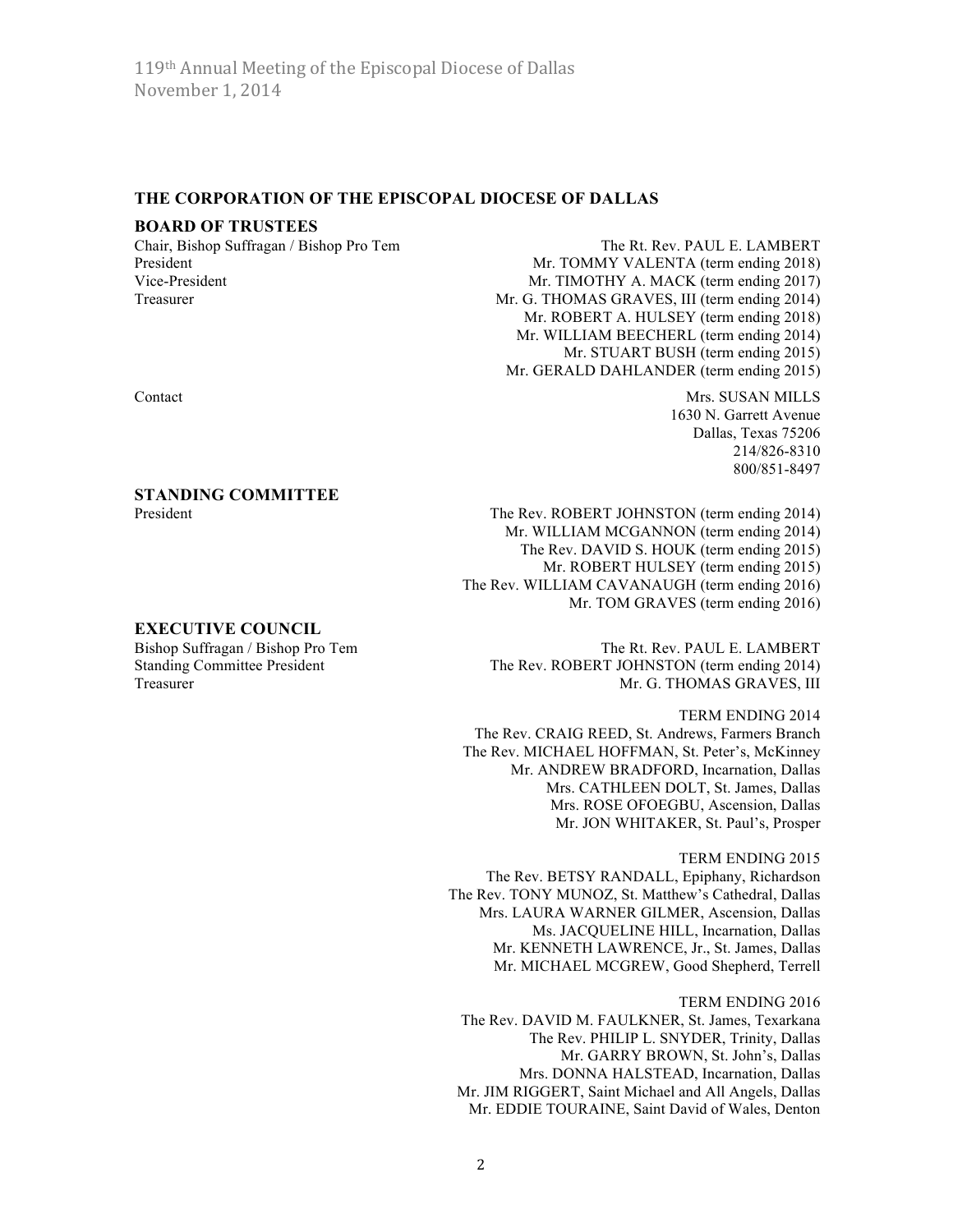# **2014 CONVOCATION CHAIRPERSONS**

Central Mr. BILL MURCHISON, Incarnation, Dallas Eastern The Rev. BRENDAN KIMBROUGH, St. James, Dallas Northeastern The Rev. MICHAEL HURST, Sr., Trinity NE Northern The Rev. MARTIN C. YOST, St. Stephens, Sherman Southern The Rev. JERRY MORRISS, St. James', Kemp Western Mrs. ANNA HOUSTON, St. Paul's, Dallas

# **2014 CONVENTION COMMITTEES**

#### **Convention Arrangements Committee**

The Rt. Rev. PAUL E. LAMBERT, Bishop Suffragan / Bishop Pro Tem Mr. TONY BRIGGLE, Chair Mrs. GAYLE KESINGER, Co-Chair The Rev. ED MONK, Worship Mr. BOB MacFARLAND, Exhibits Mr. DON MILLS, Exhibits Mr. LOWELL DUNCAN, Audio-Visual The Rev. PAM DUNBAR Mrs. TICOY YOUNG Mrs. SUSAN MILLS Ms. VIRGINIA WILDER Mrs. AMY WOOTEN Mrs. KIM LANORE Ms. KIMBERLY DURNAN

## **Constitution and Canons**

Mr. TIM MACK, Chair Mr. SCOTT MATHESON Mrs. KAY CREWS, Parliamentarian The Rev. Cn. Dr. NEAL MICHELL The Rev. DAVID HOUK

## **Credentials and Registration**

Mr. ROBBY GERBER, Chair Mrs. TICOY YOUNG, Staff Representative Mrs. SUSAN MILLS, Staff Representative Ms. VIRGINIA WILDER, Staff Representative Mrs. AMY WOOTEN, Staff Representative Mrs. KIM LANORE, Staff Representative

# **Dispatch of Business and Resolutions**

The Rev. MICHAEL GILTON, Chair Mr. TIM MACK Mrs. KAY CREWS Mr. RICHARD D'ANTONI

## **Nominating Committee**

Mrs. ROBERT MEBUS, Chair Mr. GENE AUTREY Mr. CHRISTOPHER AYRES Mr. TONY BRIGGLE The Rev. NOE MENDEZ The Rev. ED MONK Ms. ANNE MOON Mrs. ANNE SCHMIDT The Rev. ANDREW VAN KIRK The Rev. FABIAN VILLALOBOS

# **Elections Committee**

Mr. SCOTT MATHESON, Chair Mrs. TICOY YOUNG, Staff Representative Mrs. SUSAN MILLS, Staff Representative Mrs. KIM LANORE, Staff Representative

## **Chaplain**

The Reverend Canon ED MONK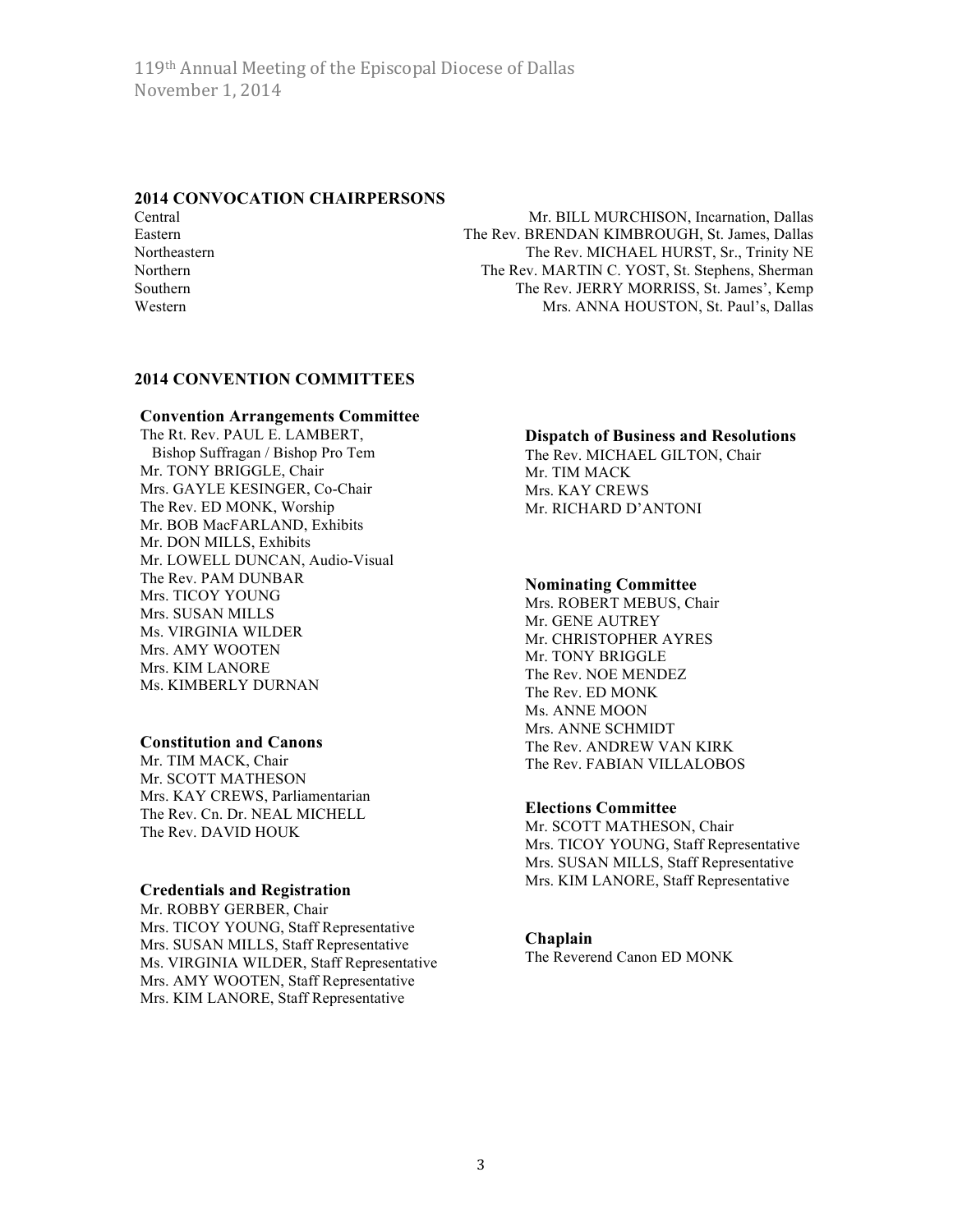# **PROCEEDINGS OF THE 119TH ANNUAL CONVENTION OF THE EPISCOPAL DIOCESE OF DALLAS**

The Rt. Rev. Paul E. Lambert, Bishop Suffragan and Bishop Pro Tem, served as Chair. He welcomed the attendees to the 119th Annual Convention of the Diocese of Dallas. The Bishop announced that the chaplain of the convention was The Rev. Canon Ed Monk who opened the meeting with the following prayer:

*Almighty and ever living God, source of all wisdom and understanding, be present with those who take counsel in this place for the renewal and mission of your Church and in this diocese. Teach us in all things to seek first your honor and glory. Guide us to perceive*  what is right, and grant us both the courage to pursue it and the grace to accomplish it; *through Jesus Christ our Lord. Amen*

The Chair declared that Emmanuel Anglican Episcopal Church, Dallas and St. Augustine of Hippo, Dallas, two missions of the diocese, were accepted in this union under Canon 15 of the Episcopal Diocese of Dallas, having received the proper petitions. The Rev. Canon Daniel Ofoegbu serving as vicar of Emmanuel, and The Rev. Paul Wheatley serving as vicar of St. Augustine.

The Chair called on Mr. Matt Stroud, the Chair of the Credentials Committee, for the purpose of giving a report on credentials.

Mr. Stroud gave the Credentials Committee's Report as of 10:30 am:

| Clerical Order           | Lay Order                                               |
|--------------------------|---------------------------------------------------------|
| 194 Canonically Resident | 65 Parishes and Missions in the Diocese                 |
| 65 Required for a Quorum | 22 Required for a Quorum                                |
| 117 Registered to Vote   | 188 Lay Delegates representing 62 Parishes and Missions |

The report was adopted by voice vote, and the Chair declared a quorum present.

The Bishop recognized The Rev. Michael Gilton, Vicar of St. Paul's, Prosper and Chair of the Committee on Dispatch of Business, who presented the *Rules of Procedure for the Annual Convention* of the Diocese of Dallas as distributed beginning on page 10 of the Convention Booklet. Fr. Gilton highlighted four of the more pertinent rules including how to address the Chair, the use of the three floor microphones, and made the request to turn off or mute all cell phones. He then moved that the Rules be adopted by the convention, and the Chair asked delegates to stand to show approval. Motion approved with well more than two-thirds of delegates standing.

# **RULES OF PROCEDURE FOR THE ANNUAL CONVENTION**

#### **Presiding Officer**

1. The Bishop shall be the President of the Convention and preside at its meetings. He may call to the Chair any qualified person to relieve him temporarily. The Bishop shall have full power and authority to take such action (consistent with the Constitution and Canons of the Diocese) as he deems necessary to expedite the orderly disposition of the business of the Convention.

2. After the Convention is called to order by the Presiding Officer, an opening prayer shall be offered by the Bishop or someone designated by him.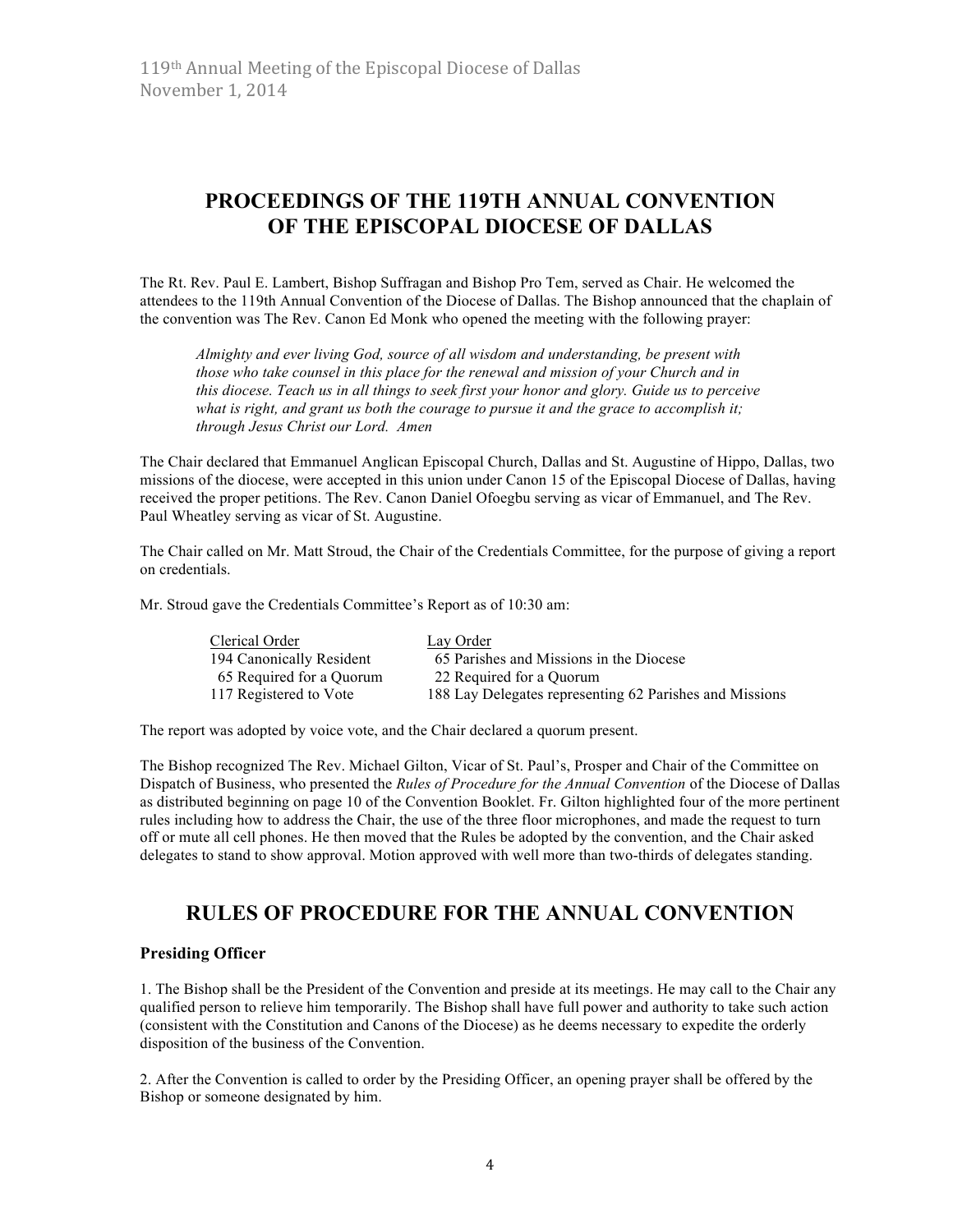3. The Bishop shall have the authority to appoint a parliamentarian of his own choice to advise him on parliamentary questions arising during the Convention.

4. Any person addressing the Chair or desiring recognition of the Chair while the Convention is in session shall address the Chair as "Right Reverend Sir" if the Bishop is in the Chair. If some other person is in the Chair, he shall be addressed as "Mr. President."

#### **Order of Business**

5. The Chair of the Credentials Committee shall report the number of clergy and lay delegates in attendance and whether or not there is a quorum present.

6. If a quorum is present, the Bishop shall announce that a quorum is present. In the absence of a quorum, the Convention shall transact no business other than to recess or stand adjourned from time to time until a quorum is present.

7. Immediately after the Convention is convened, the Bishop shall call for the report of the Committee on the Dispatch of Business. The Committee shall submit a proposed Order of Business and Rules of Procedure, which will be acted on by the Convention. The Bishop shall have the authority, within his discretion, to deviate from such Order of Business adopted as the exigencies of the occasion may require. Following these reports, the Convention shall be considered organized.

8. The first order of business shall be the election of a Secretary and one or more Assistant Secretaries, if needed.

9. The Bishop, within a reasonable length of time before the convening of the Annual Convention, shall appoint from among the delegates of the Convention and such other confirmed persons in good standing in the Diocese as the Bishop may designate, a Committee on the Dispatch of Business, consisting of a Chair and not less than four other members. It shall be one of the duties of this Committee to prepare an Order of Business agreeable to the Bishop and to perform such other acts and duties as may be deemed necessary or advisable to dispatch the business of the Convention, including a review of the final draft of the Convention Journal before it is printed. Such Committee shall always be entitled to the floor on business pertaining to that Committee. Members of this Committee shall continue in office until their successors are appointed.

10. All Resolutions of Substance (thus exempting Resolutions of Courtesy) shall be submitted to the Secretary of Convention no later than 11:00 in the morning of the first regular business day. Such resolutions shall be submitted in writing with enough printed copies for distribution to all voting delegates. If the resolutions mention outside data, resolutions, etc., copies of such material shall be made available to those requesting same. Such resolutions shall be referred by the Presiding Officer to the Committee on Dispatch of Business. The Committee shall give due and timely consideration to such resolutions and reports and, with reasonable dispatch, make its report thereon back to the Convention with its recommendation for final disposition on any such resolution or report.

## **Conduct of Business**

11. A delegate desiring recognition of the Chair shall give his/her name and the name of the church he/she represents.

12. A delegate making a report or speaking at length on any subject shall use the microphone on the stage of the Convention with the permission of the Presiding Officer.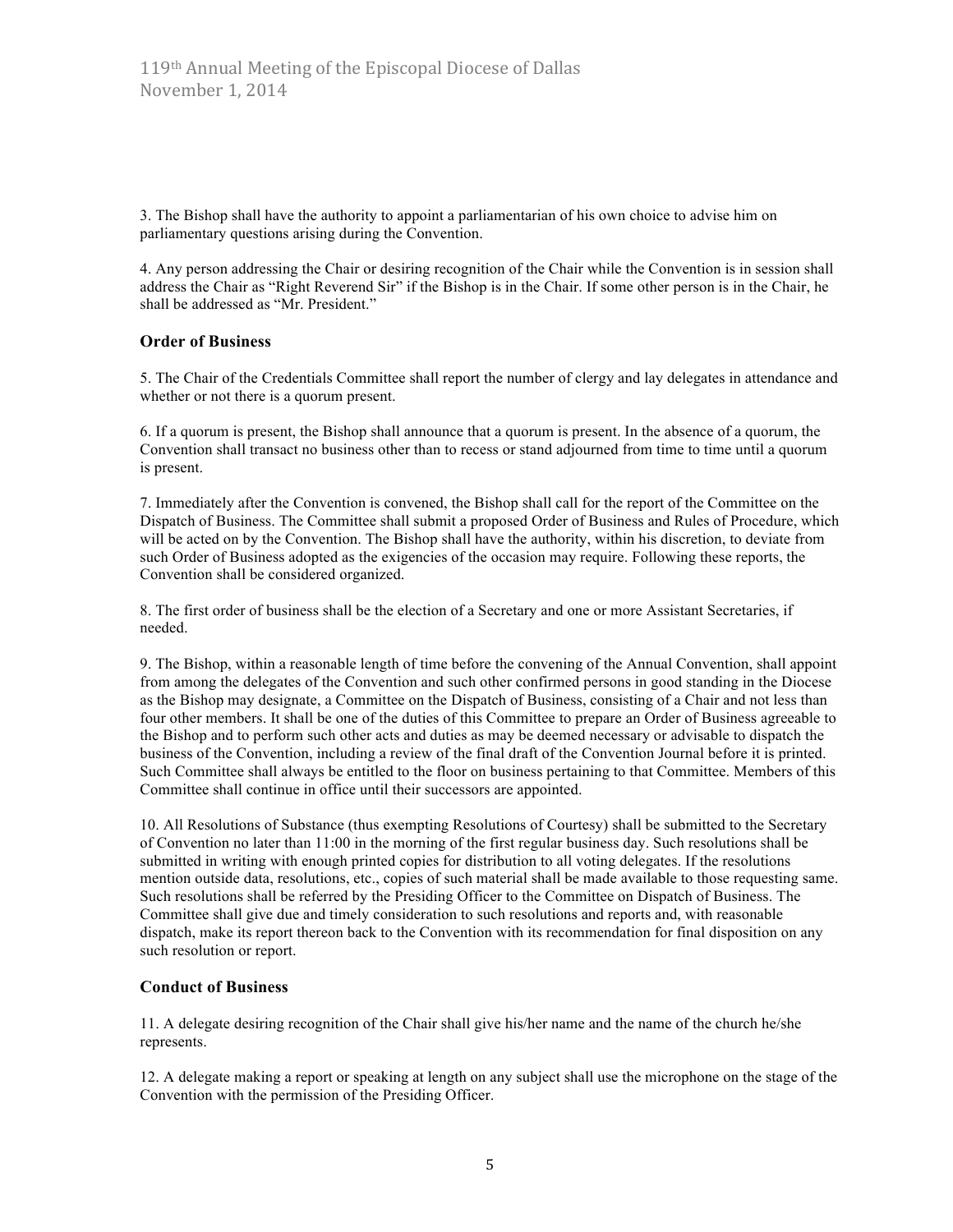13. A delegate making a report or debating shall go to the designated microphone. At the discretion of the Bishop, microphones may be designated "pro" and "con" to expedite debate. A third microphone may be utilized for procedural motions and questions.

14. To expedite the business of the Convention, debates on any pending resolution or motion shall be limited to three minutes per speaker, and one person shall not speak more than once on the pending matter until all other persons who so desire have had an opportunity to be heard. No member shall speak more than two times to any one motion. The number of speakers for discussion shall be divided, as near as is practical, equally between the proponents and opponents of the pending subject.

15. Any item of business of the Convention may be set as a special order of business or taken up out of its regular order at any time by the concurring majority vote of the delegates of both orders.

16. A question having been decided shall not be reconsidered at the same Annual Convention without the consent of two-thirds of the members present, nor without a motion for that purpose being made by one of the majority on the prior decision. No question shall be reconsidered more than once and only on the same day.

17. No motion shall be considered as before the Convention unless seconded and, when required by the Presiding Officer, reduced to writing.

18. A motion to lay on the table shall be decided without debate.

19. When any proposed amendment to the Constitution or Canons is before the Convention, amendments thereto may be sent up from the floor if, within the judgment of the Presiding Officer, such floor amendments are germane to the pending amendments and do not change the purpose of such pending amendments.

20. When consideration of the proposed Diocesan Budget is before the Convention, (a) each amendment thereto must indicate the specific line item(s) being increased and/or decreased, and (b) the aggregate dollar amount of changes proposed must be offsetting.

21. A motion to adjourn shall always be in order when no member is speaking and shall be decided without debate. A motion to fix the hour or day for the Convention to adjourn takes precedence of a motion to adjourn and shall be decided without debate.

22. The mover may withdraw a motion or resolution at any time before decision or amendment, in which case it shall not be entered in the Minutes.

23. If a question under debate contains several distinct propositions, the same may be divided, at the request of any member, and a vote taken separately.

24. All questions of order shall be determined in the first instance by the Presiding Officer; however, any member may appeal any decision of the Chair, and on such appeal, no member shall speak more than once without leave of the Convention.

#### **Reports**

25. All reports, which have been printed and distributed in advance to all members of the Convention, shall be presented by title only and not read; however, any person presenting such a report may give a summary of it requiring not more than five minutes delivery.

26. All committee reports shall be reduced to writing and filed with the Secretary. Those requiring action by the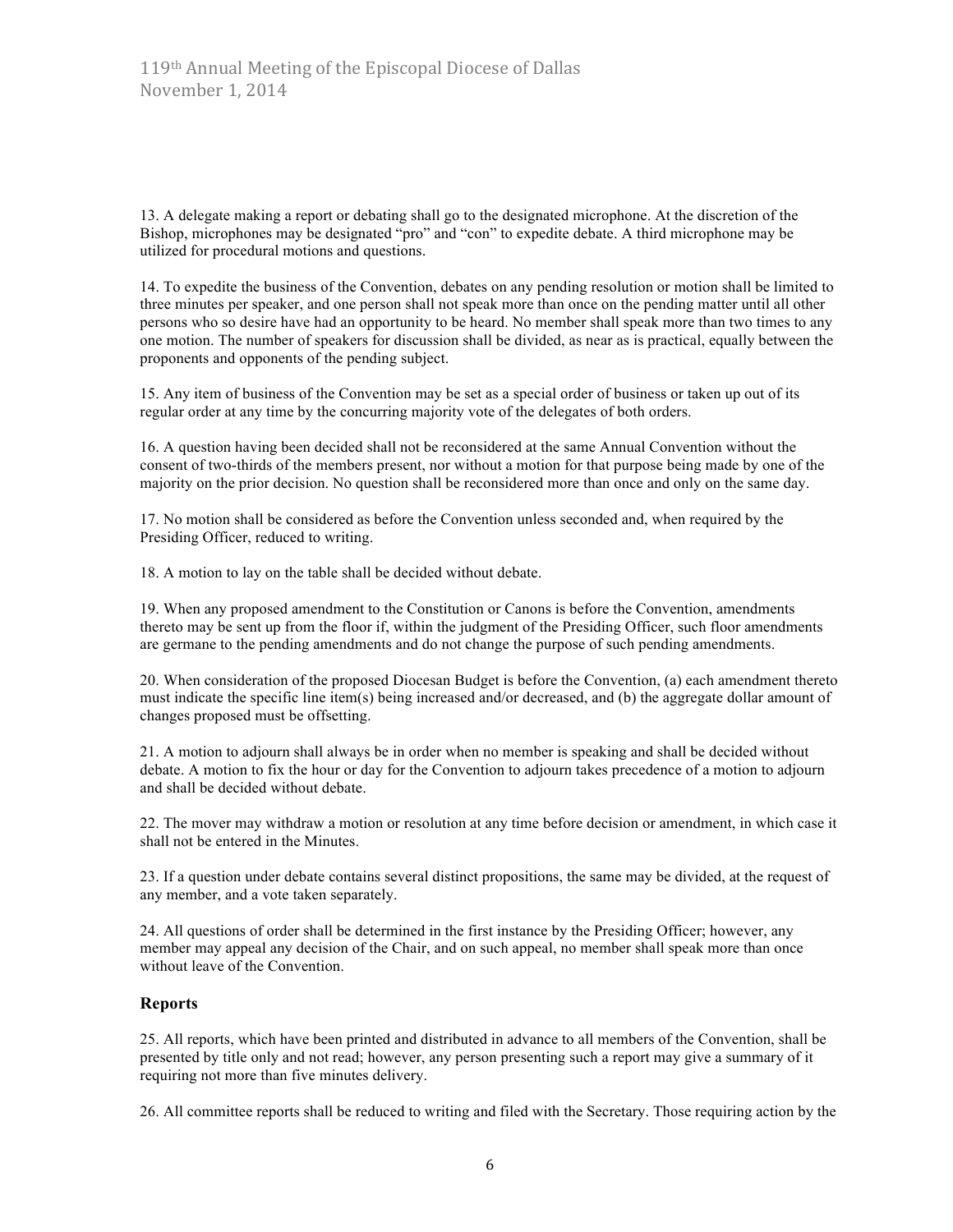Convention need not be presented to the Convention as soon as filed, but shall be put before the Convention at an appropriate time within the discretion of the Presiding Officer. The budget materials prepared for Diocesan Convention shall include both descriptions of line items and rationale for changes in funding or deletions of line items from the budget of the previous year.

## **Nominations and Elections**

27. The Bishop (or in the event of his failure to act, the Standing Committee) shall appoint, not less than 60 days in advance of each Annual Convention, a Nominating Committee composed of four clergy and four lay persons resident in the Diocese, which shall report to the Convention nominations for all elective offices (other than those for which the bishop makes the nominations) in accordance with the following provisions:

- A. Except as to the Office of Secretary, Trustee, University of the South, and Trustee, Seminary of the Southwest, there shall be nominated not less than two nominees for each office.
- B. There shall be obtained from each nominee presented his/her personal assurance of his/her willingness and availability to serve, if elected.
- C. The name of each nominee shall be accompanied by suitable brief biographical data, including a listing of parish, mission, and diocesan offices then and previously held.
- D. Suggestions as to persons for consideration shall be sought from parishes, missions, and diocesan institutions, and from individuals.
- E. Further nominations for any office may be made on or before the first regular business day of Convention. All such nominations must be submitted in writing on the prescribed nomination form to the President of the Convention no later than the call to order of the first business session of the Convention; and accompanied by the copies of the biographical information required in sections (B) and (C) above with a sufficient number of nomination forms and biographical sheets for delivery equal to all lay and clerical Convention Delegates; and accompanied by the signatures of the nominator and the nominee. The Secretary of the Convention shall certify that any nominations so received are in good order and satisfy the requirements set forth in sections (B) and (C) above. After the Nominating Committee makes its report for each office to be elected, in succession, the Secretary of the Convention shall announce the names of the additional nominees for the same offices whose names have been placed according to the provisions of this rule and shall distribute the nomination forms and biographical information on those so certified to all Convention Delegates. No seconding speeches or endorsements of any candidate shall be allowed. Nominations made according to the provisions of this rule shall be added to the election ballots of delegates according to the direction of the Chair of the Election Committee and thus eligible for election as the vote for each office proceeds. A nominee (or in his absence at the Convention, the Rector of the nominee's Parish) may withdraw his name from consideration at any time.

28. When two or more equal positions are voted on simultaneously, a nominee must receive a majority of the total number of legal votes cast for such office. In the event a majority is received by more candidates than there are positions to be filled, those with the highest legal vote totals shall be elected. In determining the total number of legal votes cast for an office, the total number of legal votes cast for such office shall be divided by the number of positions to be filled.

29. In the election of persons wherein a concurring majority of both orders is required, in which only the number of persons required to fill the position or positions under consideration have been nominated, the Bishop, by unanimous consent of the Convention, may instruct the Secretary to cast ballots for either or both the clerical and lay delegates.

30. The Presiding Officer shall appoint sufficient number of Tellers of Elections to count ballots promptly and with all reasonable dispatch. Additional tellers who are not members of the Convention may be appointed in order that the official tellers may not be obligated to absent themselves from the Convention while the ballots are being counted.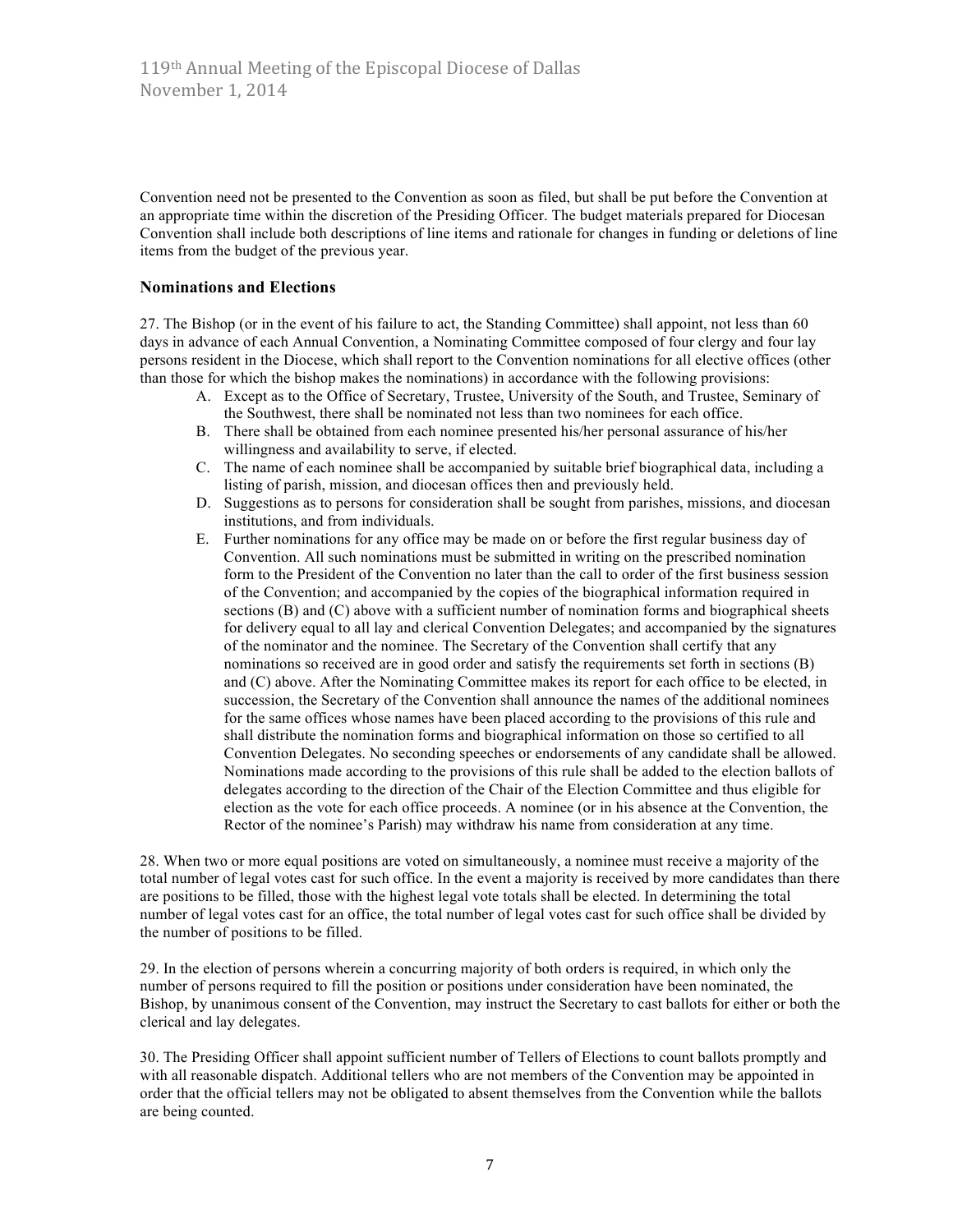31. The Bishop shall have the authority to appoint all Board Members, Trustees, and Committee Members, and fill other positions which are not required to be elected or otherwise selected by the Constitution or Canons of the Diocese of Dallas or any other lawful authority.

32. Doors shall be closed during voting and entry to the Convention floor shall be denied until ballots are collected, or, if not a ballot vote, until the results of the vote are announced.

## **Miscellaneous**

33. The Presiding Officer, or such person as he may designate, shall be in charge of the admission of all media personnel to the Convention floor, and no TV or video cameras shall be permitted on the floor without the permission of the Presiding Officer. No literature shall be distributed at the Convention, on the floor or on the premises, without prior approval of the Presiding Officer.

34. The audible use of cell phones and other personal accessories shall not be permitted during sessions of the Convention.

35. The proceedings of the Convention shall be tape recorded and permanently filed.

36. Any of these rules may be suspended by a two-thirds majority vote of the delegates. These rules may be amended by a two-thirds majority vote of the delegates, provided such amendments are not in violation of the Constitution or Canons of the Diocese.

37. The Constitutions and Canons Committee shall be authorized to correct article, canon, and section designations, numbering, grammar, punctuation and cross-references and to make such other technical and conforming changes that will not change the meaning or intent of an amendment or resolution as may be necessary to reflect the intent of the Convention in approving the amendment or resolution.

38. The Rules of Procedure of the previous meeting of Convention shall be in force until they are amended or repealed.

\* \* \*

Fr. Gilton then presented the following Agenda for the Convention, which had been distributed in advance to the delegates in the Convention Booklet on page 2:

# **PROPOSED AGENDA**

| Saturday, November 1, 2014 |                                                                |
|----------------------------|----------------------------------------------------------------|
| $7:30$ am                  | Registration – Exhibits Open, Coffee and Continental Breakfast |
| $8:30 - 9:30$ am           | Opening Worship / Eucharist                                    |
| $9:30 - 12:00$ pm          | <b>Convention Convenes</b>                                     |
|                            | Credentials Committee Report                                   |
|                            | Dispatch of Business                                           |
|                            | <b>Report of Nominating Committee</b>                          |
|                            | <b>Election Procedures</b>                                     |
|                            | <b>First Ballot</b>                                            |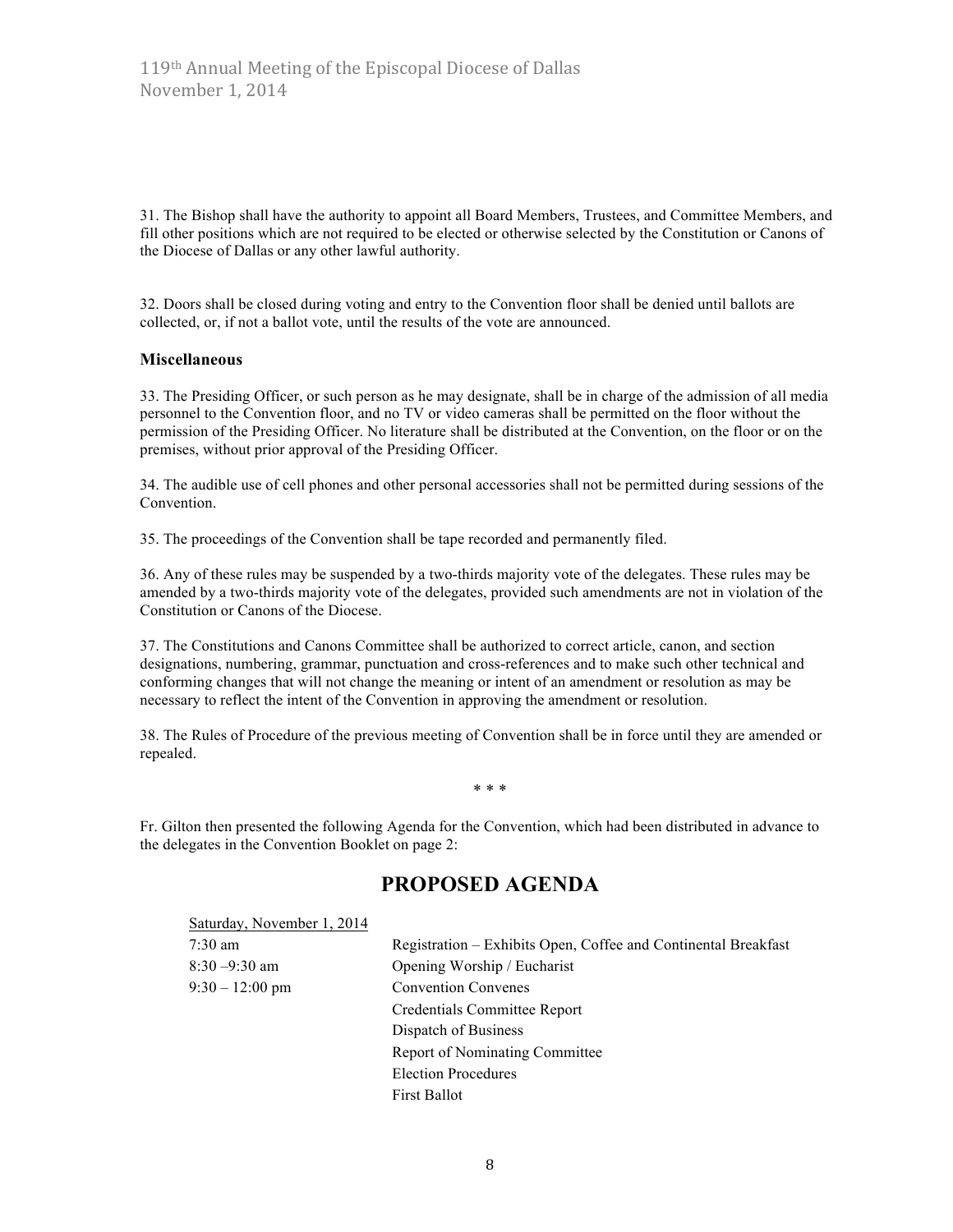119th Annual Meeting of the Episcopal Diocese of Dallas November 1, 2014

|                   | Address - The Rt. Rev. Paul E. Lambert          |
|-------------------|-------------------------------------------------|
| $12:00 - 1:00$ pm | Luncheon                                        |
| $12:00 - 1:00$ pm | Clergy Spouse Luncheon                          |
| $1:00 \text{ pm}$ | Reconvene                                       |
|                   | Report of the Constitution and Canons Committee |
|                   | Report of the Resolutions Committee             |
|                   | <b>Elections Continued</b>                      |
|                   | Adjourn as Convention/Convene as Corporation    |
|                   | Reconvene as Convention                         |
| $3:00 - 5:00$ pm  | <b>Budget</b>                                   |
| $5:00 \text{ pm}$ | Closing Prayer                                  |

The agenda was adopted by voice vote without objection, and Fr. Gilton concluded his report from the Committee on the Dispatch of Business.

\* \* \*

With the adoption of the three reports (Credentials, Rules of Procedure, and Agenda), the Chair announced that the convention was organized and ready for the transaction of business.

The Chair recognized Mr. Robert Mebus, Chair of the Nominating Committee, who offered the first report of the Nominating Committee with the nomination of Mr. Richard D'Antoni for the office of Secretary of Convention. Bishop Lambert asked if there were nominations from the floor. Seeing none, he asked for a vote. Mr. D'Antoni was elected by voice vote.

\* \* \*

The Chair moved a suspension of rules in order to approve licensed clergy (those who served in churches in this Diocese, but who were not canonically resident) to sit with their congregations' delegations and to allow them to have voice, but no vote. This action required a two-thirds vote. The Chair noted that the ruling applied to:

The Rev. Stanford Chambers, St. Augustine, Dallas; The Rev. Andrea Conklin, Christ Church, Dallas; The Rev. Lisa Flores, Saint Michael and All Angels, Dallas; The Rev. George Joseph, St. Andrew's, Farmers Branch; The Rev. Jeff Kraemer, St. David of Wales, Denton; The Rev. Terry Matthews; The Rev. Jacob Muiruri, Trinity Anglican; The Rev. Richard Osborne, St. John's, Pottsboro; The Rev. William Taylor, Good Shepherd, Dallas; and The Rev. John Thorpe, St. John's, Dallas.

The convention approved the seating of licensed clergy without objection by those present.

The Chair announced that the Daughters of the King of the Diocese would pray during the entire Convention and that a prayer box was available on their exhibit table for prayer requests.

The Chair recognized Mr. Richard D'Antoni, Secretary of the Convention. Mr. D'Antoni noted that the Journal of the 118th Annual Diocesan Convention held in 2013 and the Reports for the present convention had been previously approved by a committee consisting of the Chancellor, the Secretary of Convention, and the Parliamentarian, and had been posted on the Diocesan website. The Chair thanked the committee and then asked the convention body if there were any objections to the three-member committee serving as the body that approved of the minutes. Hearing no objection, the minutes of the 118th Annual Diocesan Convention were approved.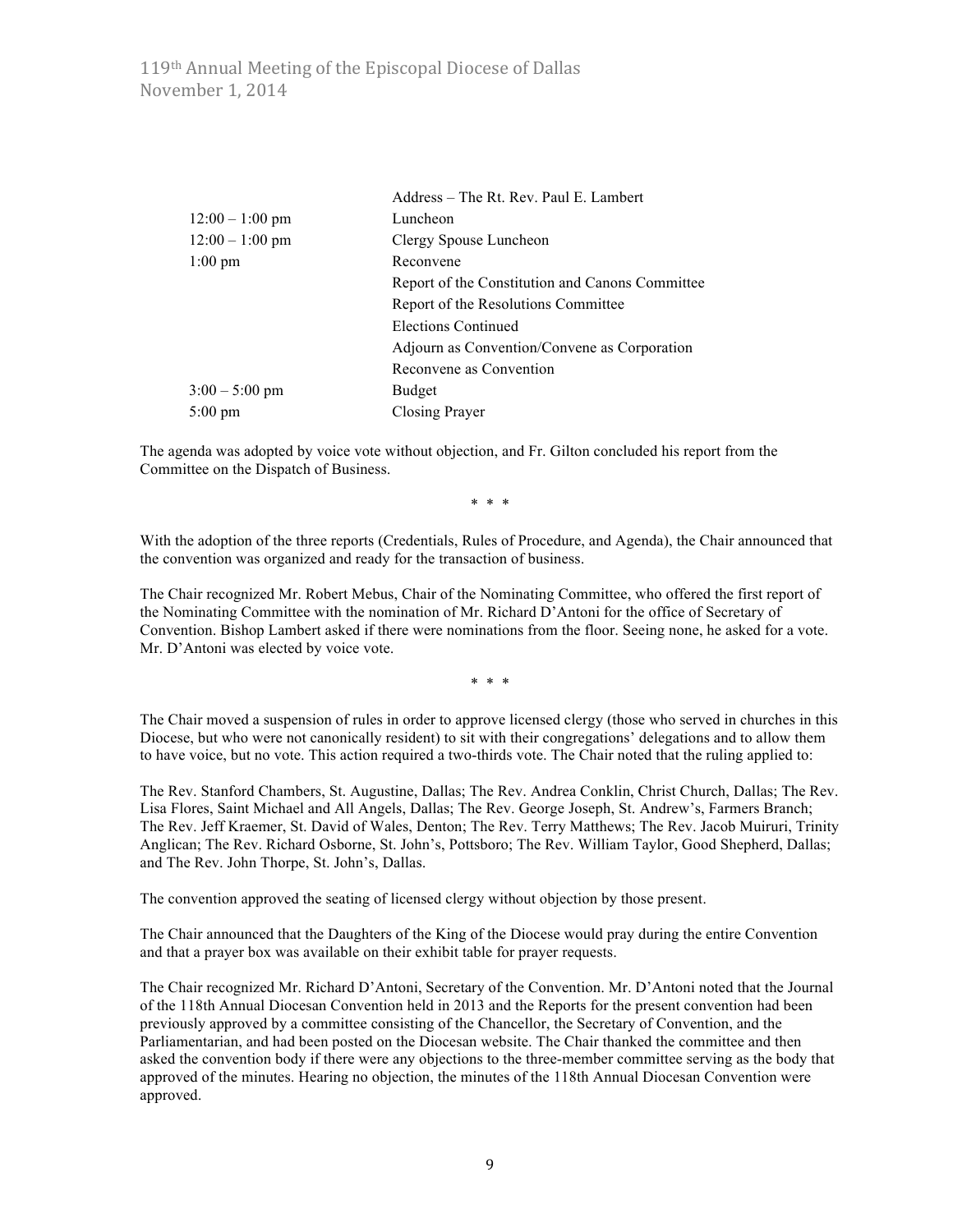The Chair nominated Mr. Timothy A. Mack to be Chancellor of the Diocese. Mr. Mack was elected unanimously. The Bishop announced that he had appointed as Assistant Chancellors the following: Mr. Neil D. Anderson (Senior Chancellor), The Rev. Michael S. Mills (Vice Chancellor), and the following Assistant Chancellors: Mr. Scott Matheson, Mr. Paul A. Schweizer, Mrs. Jennifer Hargrave, and Mr. Robert Mebus.

The Chair nominated Mr. Tom Graves to be Treasurer of the Diocese. Mr. Graves was elected. The Bishop appointed Mrs. Mary Sonom and Mrs. Cathleen Dolt to be Assistant Treasurers.

The Chair appointed Ms. Kay Crews as Parliamentarian for the Convention.

The Chair appointed Mr. Christopher Rodgers, Mr. David Gibbs, Mr. Jim Morris, and Mr. Perry Whitlock as Sergeants-at-Arms during the convention.

The chair recognized The Rev. Canon René Somodevilla at the podium. He reported the following clergy changes.

#### Clergy Changes

New Rectors/Vicars/Priests-in-charge/Interims:

- 
- The Rev. Matthew Frick, Vicar St. Matthias, Athens
- The Rev. Paul Wheatley, Vicar St. Augustine's, Dallas
- The Rev. Scot McComas, Interim St. Luke's, Dallas
- 
- The Rev. Casey Shobe, Rector
- The Rev. Oliver Lee, Rector Trinity, Dallas
- The Rev. Jim Harris, Rector St. Anne, DeSoto
- The Rt. Rev. James Stanton, Priest-in-charge St. Philip's, Frisco
- 
- The Rev. Mike Wallens, Priest-in-charge Redeemer, Irving
- The Rev. Catherine Thompson, Rector Annunciation, Lewisville
- The Rev. Ethel Channon, Vicar St. Mark's, Mount Pleasant
- The Rev. Wesley Evans, Priest-in-charge St. Stephen's, Sherman

#### Received:

The Rev. Joanna George, deacon The Rev. Lamuel Salik, retired The Rev. Joseph Hermerding The Rev. Christopher Steel The Rev. Paul Nesta The Rev. Clint Wilson The Rev. René Somodevilla The Rev. Bill Murray

#### Retired:

The Rt. Rev. James M. Stanton The Rev. Gail Gateley

#### Deceased:

The Rev. Grover Cleveland McElyea

• The Rev. Michael Hurst, Vicar Church of the Savior, Allen • The Rev. Joy Daley, Rector St. Thomas, Dallas<br>• The Rev. Casey Shobe, Rector Transfiguration, Dallas The Rev. Keith Turbeville, Rector Holy Trinity by the Lake, Heath/Rockwall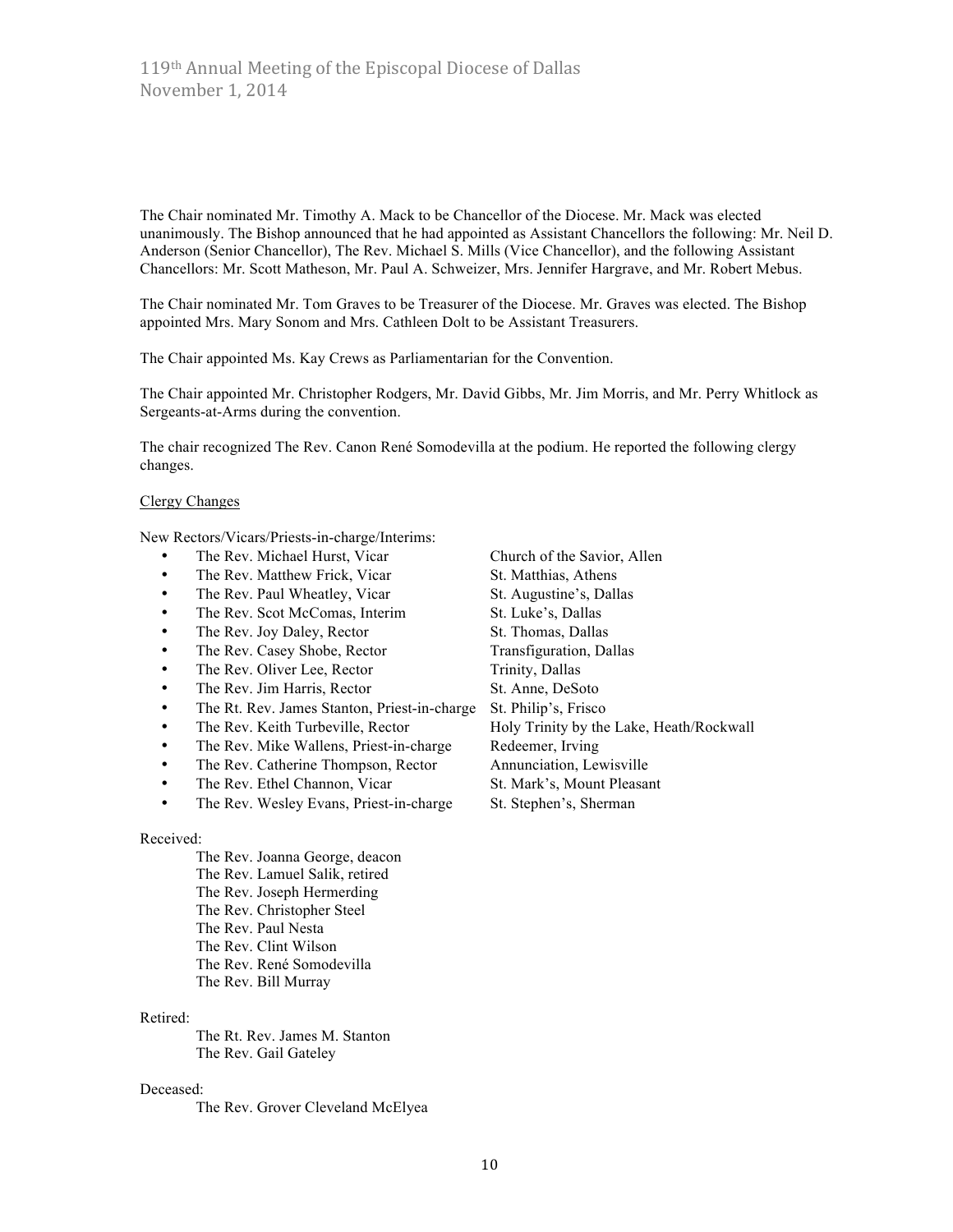119th Annual Meeting of the Episcopal Diocese of Dallas November 1, 2014

> The Rev. Emmett Moore Waits The Venerable James Kent Webb The Rev. Robert Roy Baines The Rev. O. Martin Goller The Rev. Wesley T. "Ted" Nelson

# **REPORT FROM THE NOMINATING COMMITTEE**

The Chair recognized Mr. Mebus for another report. Mr. Mebus presented the nominees.

#### **Standing Committee**

(Clergy) Elect One (Lay) Elect One The Rev. Michael Gilton Cathleen Dolt The Very Rev. Dr. Neal Michell **Orrin** Harrison The Rev. Dr. David Petrash Jolayne LaCour The Rev. Greg Pickens

## **Executive Council**

(Clergy) Elect Two (Lay) Elect Four The Rev. Joy Daley **Roger Allspaugh** The Rev. Diana Freeman Connie Bertram The Rev. Amy Heller Robert Button The Rev. Aquilino Lara Fred Ellis The Rev. Greg Methvin Jennifer Hargrave

Daniel Macias Don Mills Phil Ritter Mark Rojas Don Strain

#### **Trustee, University of the South**

## (Lay) Elect One

Louis Harms Gilda Hurst

Mr. Mebus added that information on each of the nominees was printed in the Convention Booklet, pages 14- 38. He recommended use of the Tally Sheets found in the Convention Booklet on page 39-41. The Chair announced that the floor was open for further nominations. Seeing no additional nominations, the Chair closed the nominations.

The bishop recognized Mr. Scott Matheson, Chair of Elections Committee, to go over the voting instructions found on page 13 of the booklet. Mr. Matheson explained that clergy would receive blue ballots and that the lay delegates would receive salmon-colored ballots. He continued with the rules for completing the ballots.

The Chair instructed the Tellers to assist the Elections Committee and the Sergeants-at-Arms to be posted the hall doors.

\* \* \*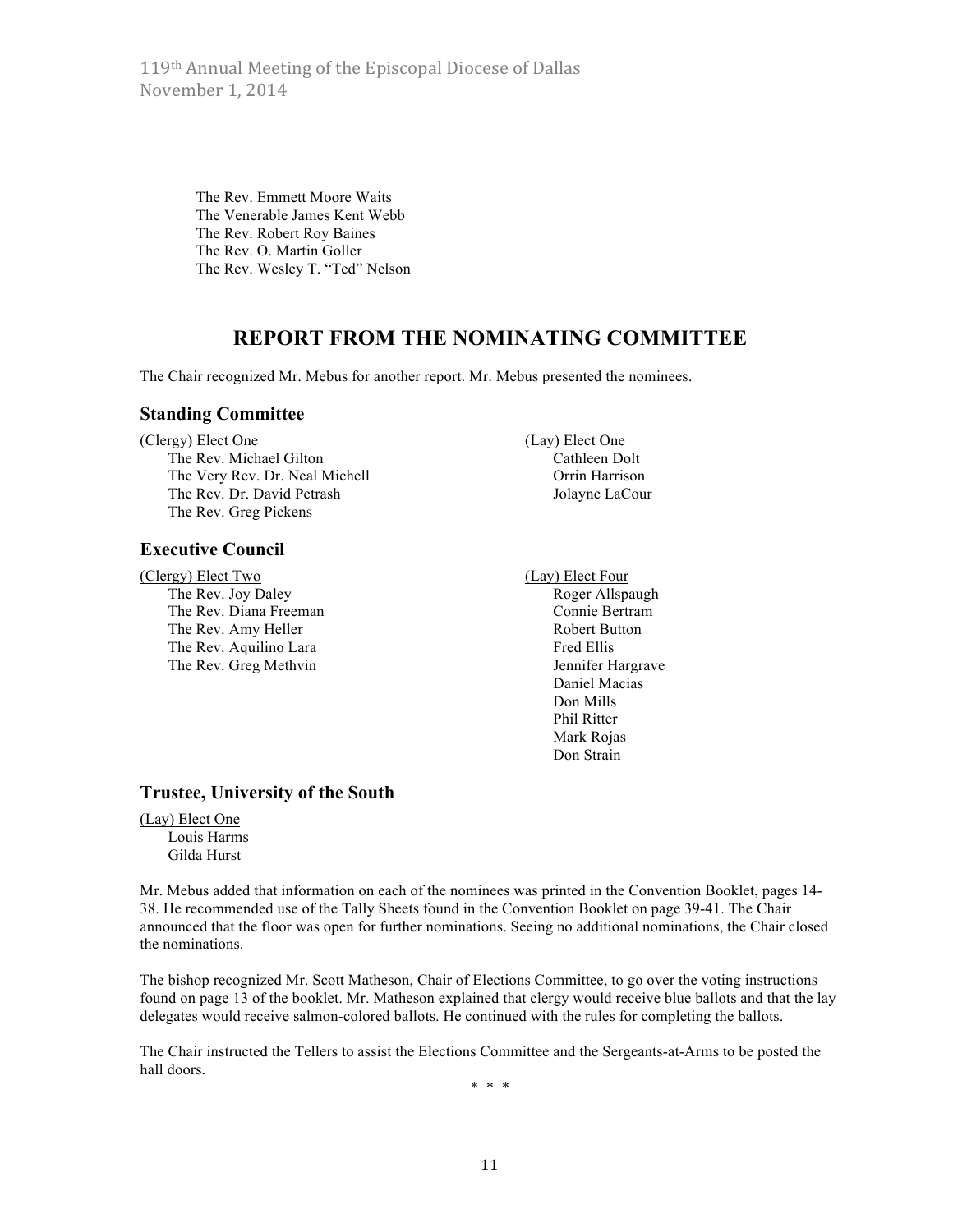The Chair introduced the Archbishop of Nigeria, The Most Rev. Josiah Idowu-Fearon, Bishop of Kaduna Diocese, Kaduna, Nigeria who offered an address to the convention. He presented his work in Nigeria and work there amongst the Muslim people. He spoke about his position on liaising between Anglican provinces and dioceses with the goal of keeping the Anglican Communion together.

Bishop Lambert mentioned that the Cranmer Institute was hosting Archbishop Fearon in the week after convention, and encouraged interested persons to contact The Rev. Canon Christopher Seitz for more information.

\* \* \*

The Chair called on Mr. Richard D'Antoni from Saint Michael and All Angels to introduce a presentation on the Amistad Mission Bolivia. Mr. D'Antoni asked Mr. Chris King, Executive Director of Amistad Mission, to come to the dais for a presentation on planning life-changing pilgrimages through his organization. Mr. King shared the mission and work of Amistad, and invited the members to come by his exhibit booth for more information.

\* \* \*

The Chair called on The Rev. Dr. Robert Dannals, Rector of Saint Michael and All Angels, to introduce The Rev. Olga Barrera, Head of Holy Spirit Episcopal School and Rector of Espiritu Santo mission church in Honduras. She offered greetings to the convention from their bishop, The Rt. Rev. Lloyd Allen, and spoke about the needs in their community and the remarkable work and ways Saint Michael has helped her students. Mother Barrera presented Bishop Lambert with a carved wooded plaque with the seals of our diocese and hers.

\* \* \*

The Chair, The Right Rev. Paul E. Lambert, Bishop Suffragan offered his address.

# **Address to the 119th Annual Convention Bishop Paul E. Lambert-Bishop Pro Tempore, Diocese of Dallas All Saints Day 2014**

As we gather this day to do the work of the Church, our theme is "For All the Saints." I chose this theme for the obvious reason that our convention has fallen on All Saints Day, but also to acknowledge our heritage as we look forward to our new beginnings and new hope. Our African brothers and sisters have a wonderful saying that goes, "If you don't know where you've been, you don't know how you're going to find your way forward." It occurs to me, from time-to-time, that we often forget where we have been, what we have experienced in the corporate sense, and simply go through the motions of our day-to-day existence involved in our own "world" as it were, in our own congregations. We pride ourselves in the fact that we are Episcopalians, part of the One Holy Catholic and Apostolic church, but we often forget that we have brothers and sisters in Christ in our same neighborhoods, same diocese, another state, another country. We are all in this together. We have lost our connection with those who made a difference in our lives, our mentors, friends, leaders, and all those who shaped us individually and corporately, who founded our congregation, who through a great deal of sacrifice of their time and resources built up places where we can worship and we call home, where we meet new friends, baptize our children, bury our family.

The church has a wealth of experience when it comes to engaging in the world and we need not re-invent the wheel to be engaged in our community as those saints, representing their lives and their witness to the world we are in. We as a diocese have a rich and long history at being the "missional church" dating to our first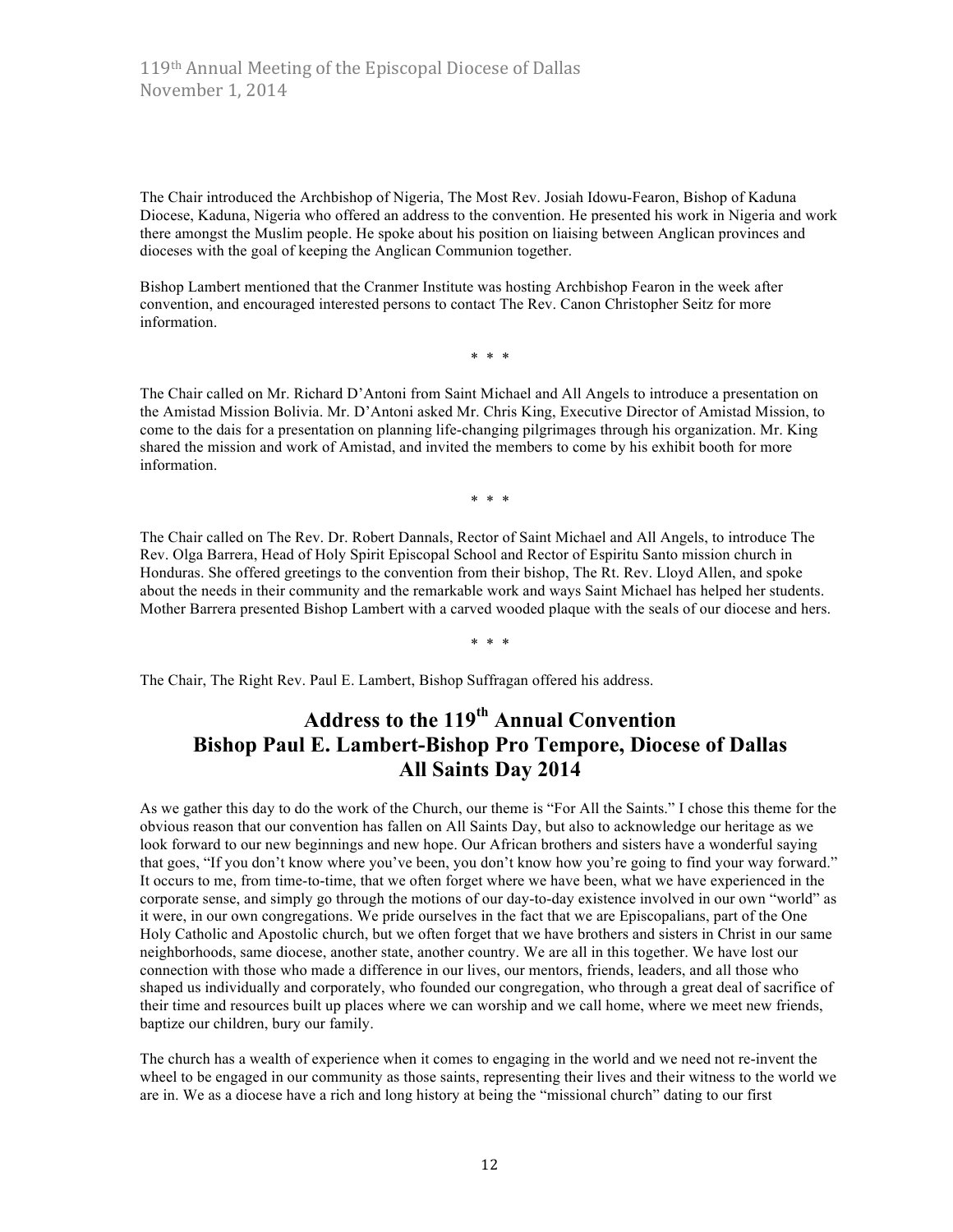missionary bishop and subsequently our First Bishop Diocesan, Alexander Garrett, who also became the Presiding Bishop of The Episcopal Church. His life left an imprint upon our diocese that describes and defines to us what it means to "go forth" and proclaim the Gospel. It is part of our DNA as a diocese to be engaged in our community, to be engaged in the world, whether it be here in Dallas, Honduras, Nigeria, and yes, even Alaska. We are always being sent. The role and the purpose of the clergy is to equip the saints. It is through our life and witness that we share and strengthen those to go forth in the world and be extensions of our ministry and our altars. When we live into this reality, we honor those who have gone on before, and our lives are better because of it. We must never forget that. That is why All Saints Day is important.

I don't know how most of you felt today. I know I had a different view than most of you did when we came into the church. But you could really close your eyes and think, somehow, this is a little taste of heaven. The choirs, angels and archangels singing triumphantly entering into that sanctuary, the holy of holies, coming together as the body of Christ – different as many of us may be – we are still God's children who have one Father, one Lord, Jesus Christ. I was moved to tears as I watched my brother and sister clergy and my brothers and sisters in Christ gather together singing, lifting up the saints, the prayers of the saints. We're bound together, one with another, the now and the not yet. That's where our strength is, that's what saints do because we have not only fallen head over heels in love with God and his son, Jesus Christ, we are somehow, through the weaknesses that we have, to fall in love with one another.

St. Paul reminds us "that we are surrounded by so great a cloud of witnesses" and this is no more true than when we are serving the poorest of poor in places like Bolivia or Honduras or small villages of Alaska, or small villages of Nicaragua or Western Africa or worshipping in the grandest way possible, like we did this morning: the church at its best. The saints are gathered around us and we can gain strength and purpose from their witness. You who are gathered here today are in communion with all those clergy and lay delegates who have gathered in each of the last 118 years of the history of our diocese. We can't see them, but they are here. We've got to remember that we never stand alone. They are always with us. That's why we say silly things in our liturgy like, "Therefore with angels and archangels and all the company of heaven." This is real stuff. This is what gives us the strength and courage to go forth into the world. When we are sitting in our congregations and we used to be 200 on a Sunday, and now we're at 10 or 20, we got to know that the saints are gathered with us and that's where we're supposed to get this courage to go forth and bring others into that community of faith. You and I are continuing the work they began, and prepare work for those who will come after you. The work that we are doing on this day is important, it makes a difference, and as Dean Michell in one of his addresses at one of our conventions, we will leave our footprints so others will follow them.

As we transition through this period between bishops, let us not hesitate to reflect on what we have done as we look forward with hope to what is to be. In doing so we will be better prepared to discern God's will for us and our diocese. All the work we do in our various ministries and venues we do so a saints of God, those who have fallen head over heels in love with God, seeking to serve him and others in the name of our blessed Lord, Jesus Christ.

As I reflect on the year since our last convention I do so with thankfulness and hope. Thankful for the life and ministry of our now resigned, Bishop James Stanton, thankful for the confidence in me, shown by the Standing Committee when they asked me to be the Ecclesiastical Authority and to serve on your behalf. I am humbled by this honor to serve with them as we look forward to the election of our next Bishop Diocesan and I thank the Standing Committee for this honor. The hope of my reflection today is that our diocese comes together in unity with one another as we choose our next bishop. Really turn the swords into ploughshares, to lay aside that and look to see who God is calling, to bind ourselves, one to another, in the power of the Holy Spirit. Coming together in unity as we chose our next bishop, or should I say, to reaffirm who God has already chosen to be our next bishop, lest we forget that it is His church and He calls. It is my hope that we will look for every opportunity to gather together to do the "mission" of the Church, working together for that which is well pleasing in the sight of God. Now is the time for us to be one with one another in moving forward in the reconciling love of God in Christ. That is what the mission of the church is. Let us practice what we preach.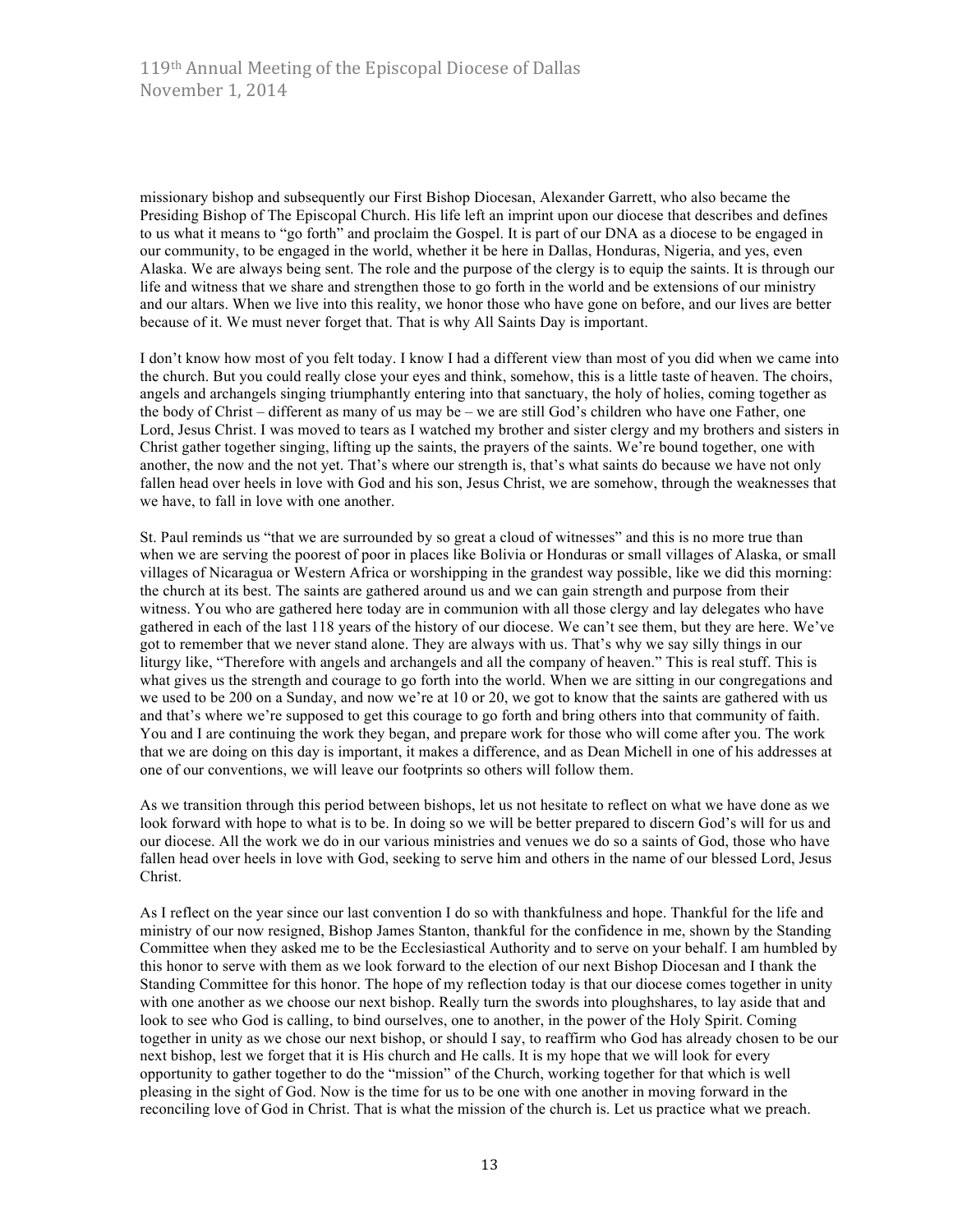As we reflect on this holy day of All Saints, I would be remiss in not mentioning the death of our brother in Christ Deacon Jim Webb. Many of us here were touched by his kindness and concern, his passion, his love. And for those of you who did not have the opportunity to know him, you'll get to meet him someday. Our lives were enriched for having known Jim. As one of God's saints, Jim left an imprint upon each of us who knew him, but no imprint is larger than that which he left upon the community of Dallas helping and beginning and dreaming the ministry of The Gathering. With his passion and love for the homeless, tempest tossed of our community, he has left his mark and the love of God in Christ will forever be proclaimed and experienced in this ministry in this place. And each one of you and you congregations who go and serve on behalf of the people at The Gathering will honor is life, and we are forever grateful for him.

This past year has been a year of planting and renewal for many of our congregations, new and old. After a year of organizing St. Timothy's, Murphy, our newest church plant, that launched its first service this past August. Suffering through torn up highways and broken up parking lots, on their first Sunday of worship they had an attendance of more than 90! What a blessing. Though it's tapered-off -- attendance is steady and they continue to have new interested people coming each Sunday. Fr. Brendan Kimbrough and his ministry team are doing wonderful work and we bid your prayers for them as they continue to grow.

This past spring we formed a new congregation in Oak Cliff from three older, struggling congregations, St. Augustine of Hippo, or as I've been told to call them, St. Augustine's Oak Cliff, (for obvious reasons). The saints from Epiphany - Dallas, St. George's - Dallas, and St. Paul's - Dallas gathered together under the spiritual leadership of Fr. Oliver Lee (now the vicar of Trinity, Hillcrest) and Fr. Stan Chambers, still assisting there, and presented themselves to me with the proposition to form one congregation. It was very organic in nature. And even I learned a long time ago to stay out of the way and just see what happens. In June, I was able to steal Fr. Paul Wheatley away from Incarnation and assign him as Vicar of St. Augustine's along with one of our newest Deacons, Rebecca Tankersley, and charged them with the task to grow God's church. They are beginning to see growth among younger families in the area so much so they have had to clean out and refurbish the Nursery and turned it into one again. This is a good sign. There is much to be thankful for and again, I bid your prayers for their continued growth. And they thank you for your support, for your gifts and talents as you give to the Diocese we are able to make this kind of thing happen and we thank you for it.

Emmanuel Church, our nascent Nigerian congregation continues to grow under the spiritual leadership of Fr. Daniel Ofoegbu and his team. They will be celebrating their first anniversary next Sunday with their Fall Festival. It starts at 12:00 noon, by the way. It is a joyous and life-giving place to worship and I encourage you to visit them some time, you will thoroughly enjoy it.

Church of the Incarnation had a very successful capital campaign. They raised \$26 million to add to their facility. And, now there is a big hole in the ground with things sticking up. And we're moving closer. It is a wonderful thing to witness a growing church in that part of town. We are very fortunate for your life and your witness.

St. Paul's, Prosper had a capital campaign this spring, our church plant. The rector thinking he was only going to be able to raise about \$400,000, and to our surprise and with the partnership with the Diocese of Dallas, they announced that they had raised \$950,000. And then, if that weren't enough, at the ground breaking this past September, we dug the ground and blessed the land and as I was leaving, the vicar, Michael Gilton, texted me that the father and mother of a parishioner gave them an additional \$100,000 for their building fund. They are doing wonderful work there, and we give God thanks for them growing for the their successful capital campaign, and more importantly their witness to Jesus Christ.

Epiphany, Richardson is embarking on a capital campaign to add much needed building and renovations to theirs and we're praying for a successful campaign, and it's very exciting.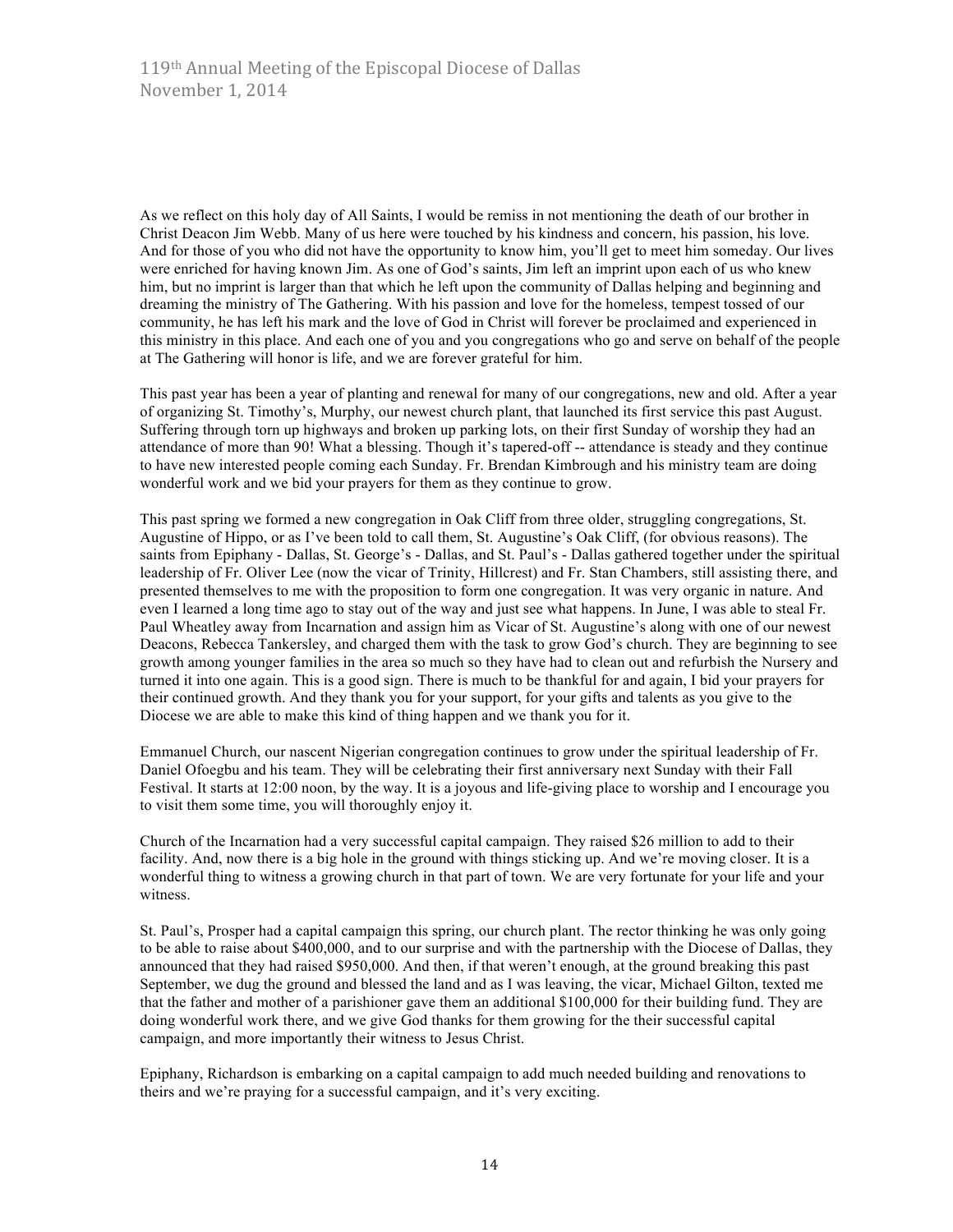Cathedral of St. Matthew, our cathedral, has begun a capital campaign. I bid your prayers for them as they continue to serve God in that part of the city. Dean Michell and his team are doing wonderful work there as they are experiencing growth and renewal of ministries and please pray for the success of their campaign.

For the most part, I want to tell you how very proud I am of the stewardship of your congregations and your intentionality and paying attention to stewardship. We have found that those congregations who have really been intentional about it, who have formed their narrative, who have told their story and have asked their parish, the people become very generous. In many instances, you see a twenty and thirty and forty per cent increase in the giving. Simply sending a letter out in the mail saying, "Here's your pledge card" doesn't seem to be as effective as it once was. We live in a time of relationships. Be engaged with your community. You will hear a report from our Treasurer, Tom Graves, that we are at about 97% giving to the Diocese. Every congregation is right up there. And, we thank you so much for that. It makes our job so much easier, and we give thanks to God for your faithfulness.

As we celebrate this new birth and growth and renewal within our diocese we also must recognize the closing of our smaller congregations that have been subject to rapid demographic changes that no longer make it possible to support an Episcopal Church in those communities. We will officially close one at this convention, St. Peter's, The Colony. Next year, once we have completed the necessary canonical steps we will bring before you Epiphany-Dallas, St. George's - Dallas, St. Paul's-Dallas and, St. David's – Gilmer, and Holy Trinity Northeast. These churches had been beacons of light to their neighborhoods but by no fault of their own, they were no longer viable communities of faith. Please join me in giving thanks for their many years of service and witness on behalf of the diocese.

After two years of prayer and consideration we have determined the need to close the Renewal Center. Fortytwo years ago this convention organized the Renewal Center as a program of the Diocese. It has since served faithfully and with distinction as the Renewal Ministries of this diocese as well as our one-time partner, the Diocese of Fort Worth. Many of us gathered here today have spiritually benefitted from the programs offered by the Renewal Center. I want to personally thank (Mrs.) Jeri Corley, who will retire at the end of this year, for her many years of service and commitment to the Cursillo Movement and to the Renewal Ministries. For her many, many years of faithful service, we give her thanks. She is truly a saint, continues to serve God quietly, sometimes behind the scenes, but always the faithful servant. To Susie Kiraly, a member of St. John's in Dallas, has been a huge asset to our Happening ministry. We thank her for her commitment, he love, her passion, her joy for those things. I am certain I speak for all the Cursillistas and "Happener's" throughout the diocese when I say thank you, thank you, thank you.

For the past year, Carrie Headington and Fr. Bob Corley, more recently, have served as the directors of the Renewal Center, and they will continue to oversee the ministries, part-time, as we move forward in a new way of being. The closing of the Center does not mean the end of the Cursillo, Happening, or New Beginnings programs; in fact, it is just the opposite. They will continue to be available and staffed as before but with a more "grass roots" model. The way it was a long time ago. It's coming forth through us with our commitment.

Since our last gathering we have added a new Director of Communications to replace Bret Williams who moved to San Antonio with his family. Kimberly Durnan has been with us since March of this year and has rapidly growing into this position. Kimberly has been overseeing the complete re-building of our website and social media network capabilities. In addition to this she has produced two printed editions of the *Esprit*, ones I hope you have enjoyed reading. If you are not receiving yours in the mail, please contact our office and we will make sure you get on the list. I thank the commission for their work.

In addition to the Director of Communications, I added an Interim Canon to the Ordinary to my staff. With Canon Heard on sabbatical this past summer and fall, and Bishop Stanton's resignation, I turned around and it was just me. But, fortunately, at the urging of the Finance Committee, Standing Committee, and Executive Council, I was encouraged to find some help. And I did. Known to many of you already and, perhaps he needs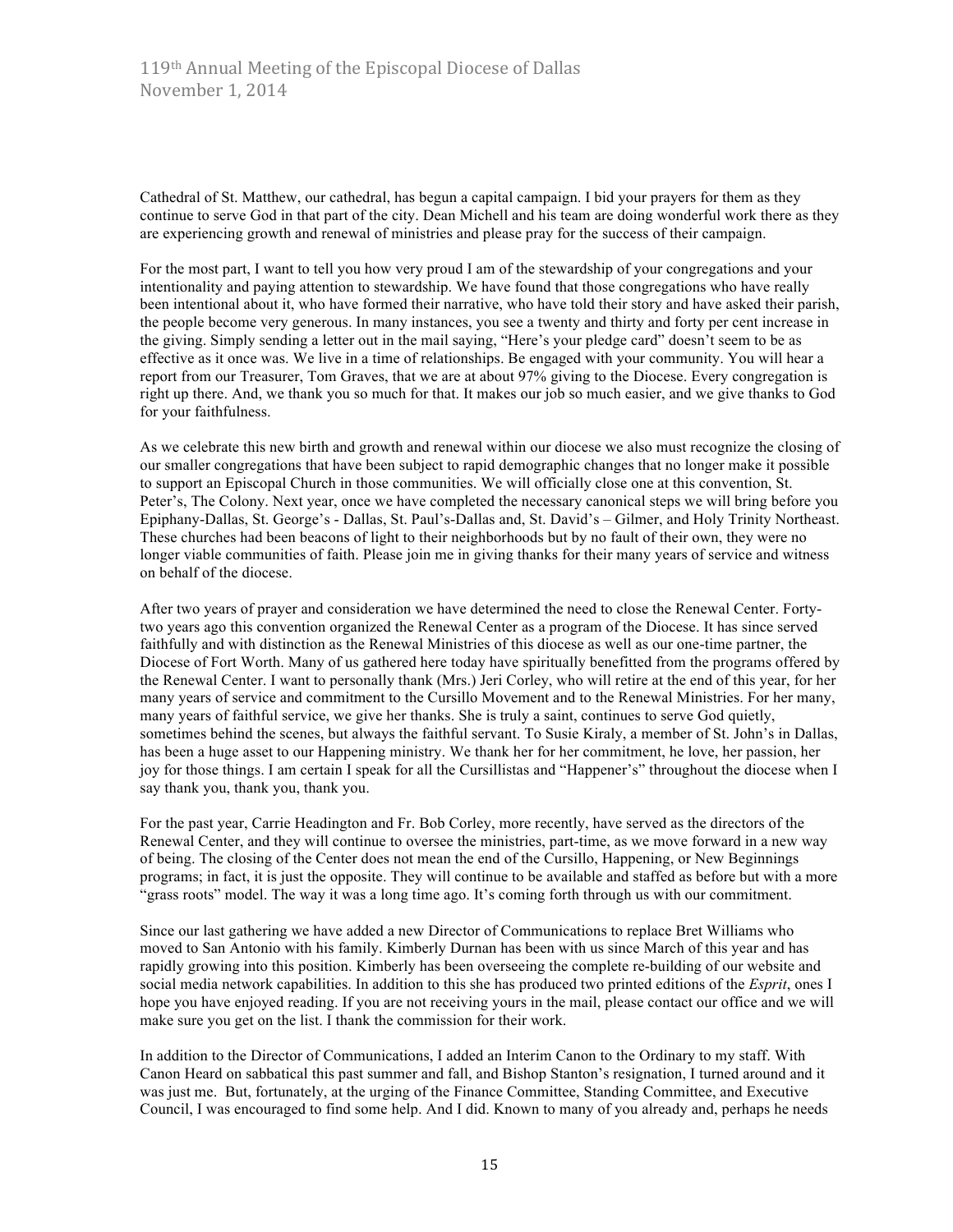no introduction, Canon René Somodevilla came out of retirement to serve you and me during our time of transition. He has been a big help already and we look forward to many months of serving you together. I really appreciate his work, and I thank you, René, for coming along side me. We look forward to serving you together.

I am happy to announce to you this day that Camp All Saints continues to grow and prosper under the direction of David Campbell. We added another camp this year bringing to four, the number of weeks our campers were able to enjoy your camp and God's creation. You will be happy to know that the mission of Camp All Saints remains clear and focused on making disciples and forming them into faithful leaders who will serve the Church in many ways. Your continued support for our scholarship fund (\$45,000 last year) continues to make possible the attendance at camp for many young people who would otherwise not be able to share in this wonderful experience. I encourage you to stop by the display area to hear more of the story and to participate in their wonderful ministry.

The Episcopal Community Service Network continues to seek ways for our diocese and its congregations to engage in their communities. The One School One Church effort continues to grow and make significant progress in meeting the myriad needs of our public schools in our communities. In addition to this noble effort we have begun to engage in addressing the needs of hunger in our communities, particularly among the very young, those who are food at-risk. Under the passionate direction of our Missioner for Outreach, Dabney Dwyer, congregations are encouraged to participate in any way possible to address hunger in their communities. Dabney will be more than happy to visit your congregation and resource your work in this area.

One of my focuses this coming year will be addressing the needs for theological education. We are responsible for raising -up spiritual leaders who have been formed and trained to "equip the saints." We have done a good job heretofore, but the one thing we have not addressed is the need to fund this formation and training. We send these young people off to seminary thinking that everything will be fine. But many of them will graduate, or have graduated, with \$85,000 to \$100,000 in debt. In some cases it may take years to recover, slowing them down in their development because they are worried about how they are going to pay for it. Seminaries are finding it more and more difficult to manage their programs because of so few resources. It is my hope that in working with our Commission on Ministry, Standing Committee, and Finance Committee, and Executive Council, we as a diocese can address this situation in a creative and generous way.

Several General Conventions ago there was a resolution passed asking that each congregation consider contributing 1% of their net disposable income to the seminary of their choice. In some cases this went to the seminary their clergy attended, in others it was sent to the diocese for them to distribute. We also have on the books Theological Education Sunday and it always falls in February. This year it falls on February 1st. The congregation would have a seminarian in attendance to preach and later answer questions about their experience at seminary. The offering that day was dedicated to Theological Education and provided much need scholarship relief. I wonder how many congregations have a Theological Education Sunday now? I know a few do. And I know that a few have the 1% set aside for seminary support.

It seems to me that we need to start afresh and become more intentional in our support of theological education. We have a moral responsibility to future generations to raise-up faithful servants to "equip the saints". We have to be able to make our mark, to leave our footsteps. I would like to challenge each of our congregations to renew their commitment to theological education. We can and must make a difference. We must seek new opportunities for educating our clergy in the future. Being more nimble, more mobile, more creative. I have been in conversation with a few of our seminaries about creating an opportunity here providing some distancelearning mixed with some residential experience to meet the requirement of getting an MDiv. Things are still in the works, but it is looking like we may be able to do that. The diocese will need your help as we look at these new models for raising up our young men and women for effective ministry in the future.

In closing let me take this opportunity to thank my staff for their work this past year. They have been faithful in their various ministries. It has been an adjustment to be sure, with Bp. Stanton's resignation, but each and every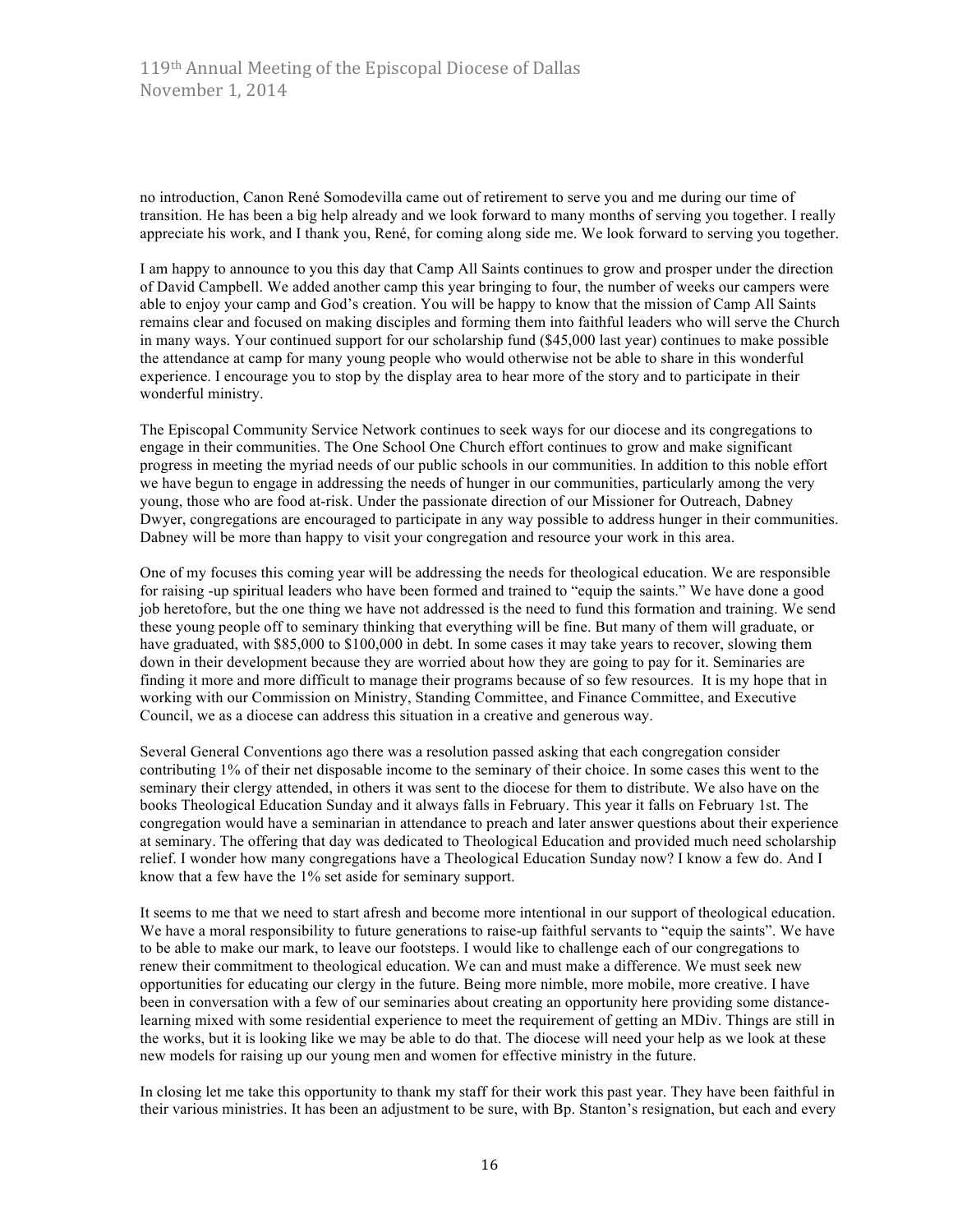one of them have stepped forward and filled in the breech and done what has been needed to be a resource to our clergy and congregations of our diocese. They are ready to help and assist you in any way. Virginia, Ticoy, Susan, Kimberly, Deacon Pam, Canon Heard, Amy, Kim, and Canon Rene, thank you for all that you do for this diocese and for me.

Finally, thank you again to the Standing Committee for this honor and thank you to each of you for your support and for your prayers. Something that struck Sal and me when we go to congregations on visitations, is that when they pray for Paul our Bishop, they are praying for me. That is very powerful because it means so much to us. We are humbled by it and we are strengthened by it. Serving the Diocese of Dallas, next to preaching the Gospel, is the best thing a person can do, and I am so very grateful to be able to serve our Lord Jesus Christ and you as we anticipate the coming of our next shepherd and of our next leader. Thank you for your prayers, thank you for the support of the Standing Committee. and thanks be to God who gives us the victory through Jesus Christ.

God bless you and God bless the Diocese of Dallas!

- The Right Reverend Paul E. Lambert, Bishop Suffragan

At the conclusion of the address, the convention showed its appreciation with an extended applause and a standing ovation.

\* \* \*

The Chair recognized Mr. Matheson for Report #1 from the Committee on Elections on the first ballot. Mr. Matheson reported in detail. Having not achieved an election in all areas, the Chair called for pages to pass out the ballot cards for the second ballot.

The Chair called upon Fr. Ed Monk to lead the convention in noon-day prayers. After noon-day prayers concluded, the Chair announced that the Greater Dallas Coalition would be gathering cans of food through lunch. He noted the locations for specific ministry luncheon gatherings.

The Chair recessed the meeting for lunch.

\* \* \*

The convention reconvened after lunch.

The Chair recognized Mr. Scott Matheson for report on the second ballot from the Committee on Elections on the second ballot. Mr. Matheson reported in detail on the first report of the second ballot. Having an election in all areas, the Chair thanked the committee and dismissed them from further service at the meeting. He then asked that the convention give itself a hand for completing elections in two ballots.

\* \* \*

The Chair called upon Mr. Dan Wilson from the Episcopal Foundation of Dallas for the purpose of a presentation Mr. Wilson shared the goals and mission of the foundation as well as a recap of how their money is invested. He commented on the hiring of a new Executive Director, Ms. Shana Romanillos who would be present at the booth to answer questions.

\* \* \*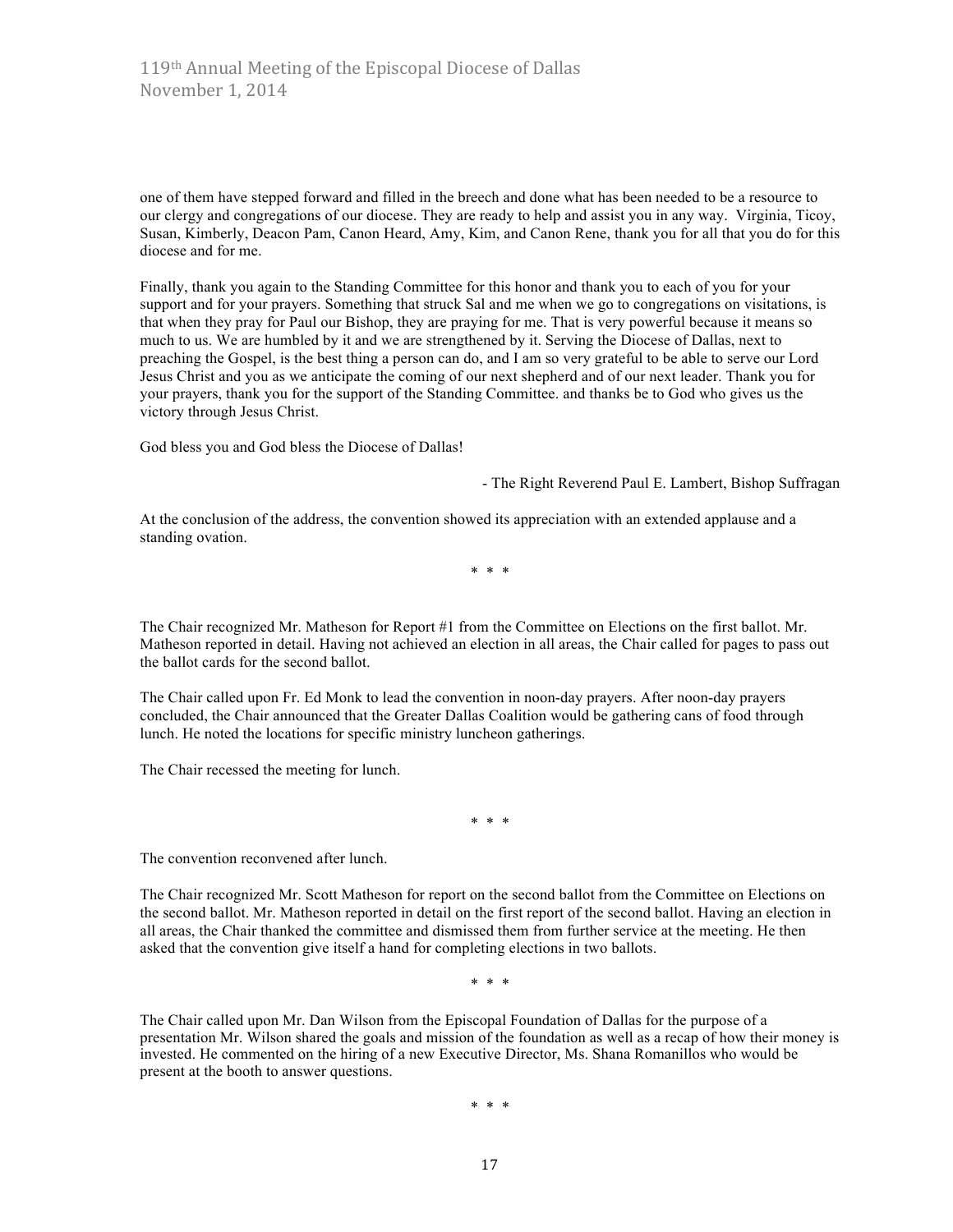Bishop Lambert showed a video provided by The Rt. Rev. Mark Lattime, Bishop of the Diocese of Alaska. The video, about work in Alaska, was called *Dance of the Spirit*.

\* \* \*

# **REPORT OF THE COMMITTEE ON CONSTITUTION AND CANONS**

The Chair called upon the Chancellor of the Diocese, Mr. Tim Mack of St. Matthew's Cathedral who is also Chair of the Committee on Constitution and Canons, to make a report on the proposed amendments to the Constitution and Canons. He referred the delegates to page 69 of the Convention Booklet.

He instructed that this reading of the proposed amendment is a Second Reading. Constitutional amendments require two readings. If approved, the amendment to the Article will become effective at this convention and become part of the constitution.

*Note: Strikethrough text represents deletions to the present text; bolded text represents additions to the present text.*

## **2014 – C01 Proposed Amendment to Article III –SECOND READING**

RESOLVED that Article III of the Constitution of the Diocese be amended to read as follows:

#### **ARTICLE 3 ANNUAL CONVENTION**

There shall be held an Annual Convention **of the Diocese held at a place and time designated by** at the Cathedral on the third Friday in October, unless the Bishop, with the consent of the Standing Committee shall appoint another place or time. **The time and place of the next Annual Convention shall be announced at each Annual Convention prior to its adjournment. In the event that a change in the time and/or place of an Annual Convention is determined by the Bishop, with the consent of the Standing Committee, to be necessary or advisable,** Thirty (30 days notice of such change shall be given to each Parish and Mission in union with the Convention **at least thirty (30) days prior to such meeting**.

**Rationale:** Planning for the convention, including securing best pricing on various services and accommodations, requires some flexibility in the date and place.

**Submitted by:** Constitution and Canons Committee

The proposed amendment to Article III was recommended by the Committee on the Constitution and Canons. No second was required as it came from the committee. The motion was considered and vote was taken by orders; motion was approved.

The Chair of the Constitution and Canons Committee presented the second proposed canonical change for consideration. He instructed the delegates to strike the word "all" in the third line of Section 26.6, which did not get printed correctly as a struck word in the convention booklet.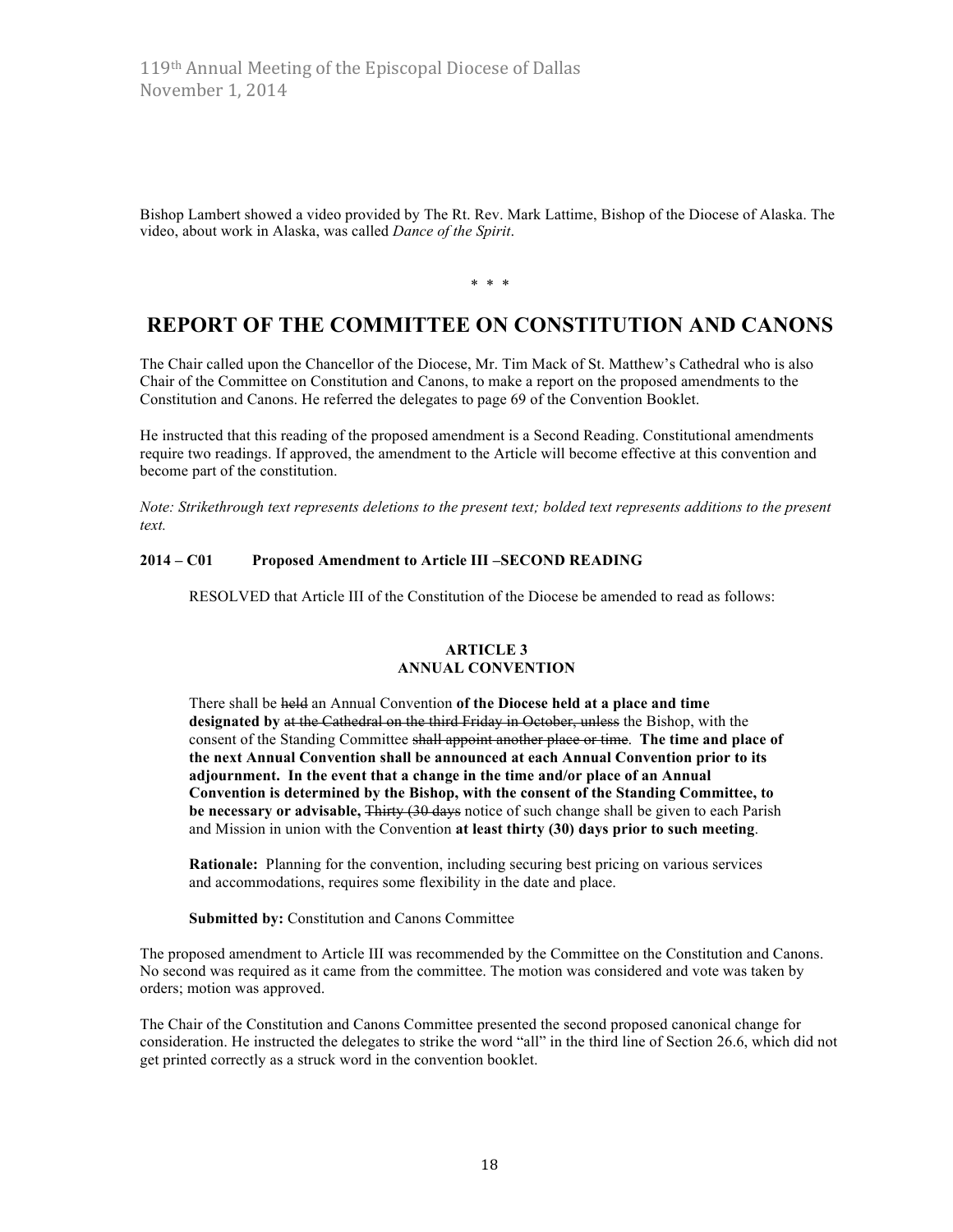#### **2014 – C02 Proposed Amendment to Canon 26**

RESOLVED that Section 26.6 be amended to read as follows:

Section 26.6 The Committee shall inform itself as to the persons so proposed and, after due consideration of their background, references and qualifications, shall forward to the Convention the names of all those persons (not more than seven (7) but not fewer than three (3)) whom the Committee deems qualified for such office. The Committee shall prepare a report to the Convention giving the names of the persons nominated which includes biographical information and a photograph of each nominee. **In addition, the Standing Committee shall make adequate provision for the nomination of additional persons by petition.**

**Rationale:** In planning for the upcoming search and nomination process for the Seventh Bishop of Dallas, the Standing Committee would like to give the committee additional direction as to its discretion to limit the number of nominees submitted to the convention. Four or five nominees are typical in these elections. A petition process that would commence after the committee nominees are announced but concluded in time to accomplish the necessary background checks prior to the convention is also contemplated and the proposed change would add an express reference to such a process.

**Submitted by:** Standing Committee

The motion was considered and approved. Mr. Mack commented that, because the now approved amendment is a change to a canon and not the constitution, a second reading is not required.

\* \* \*

#### St. Peter's, The Colony

The Chair asked the convention to consider the resolution for the dissolution of the mission St. Peter's, The Colony according to Canon 19. The dissolution has been approved by the Executive Council, and now comes before the convention.

Resolved and in accordance with the provision of Canon 19.1 of the diocesan canons, St. Peter's, The Colony is hereby declared extinct and is dissolved.

The resolution was approved by voice vote.

\* \* \*

Bishop Lambert called on Fr. Michael Gilton for the report from the Resolutions Committee. He asked that the delegates turn to page 70 of the convention booklet to consider the following resolution.

#### **2014 - R-001 Persecution of Christians**

Resolved that the Episcopal Diocese of Dallas urge the Presiding Bishop to work alongside our ecumenical partners to halt persecution of Christians throughout the world.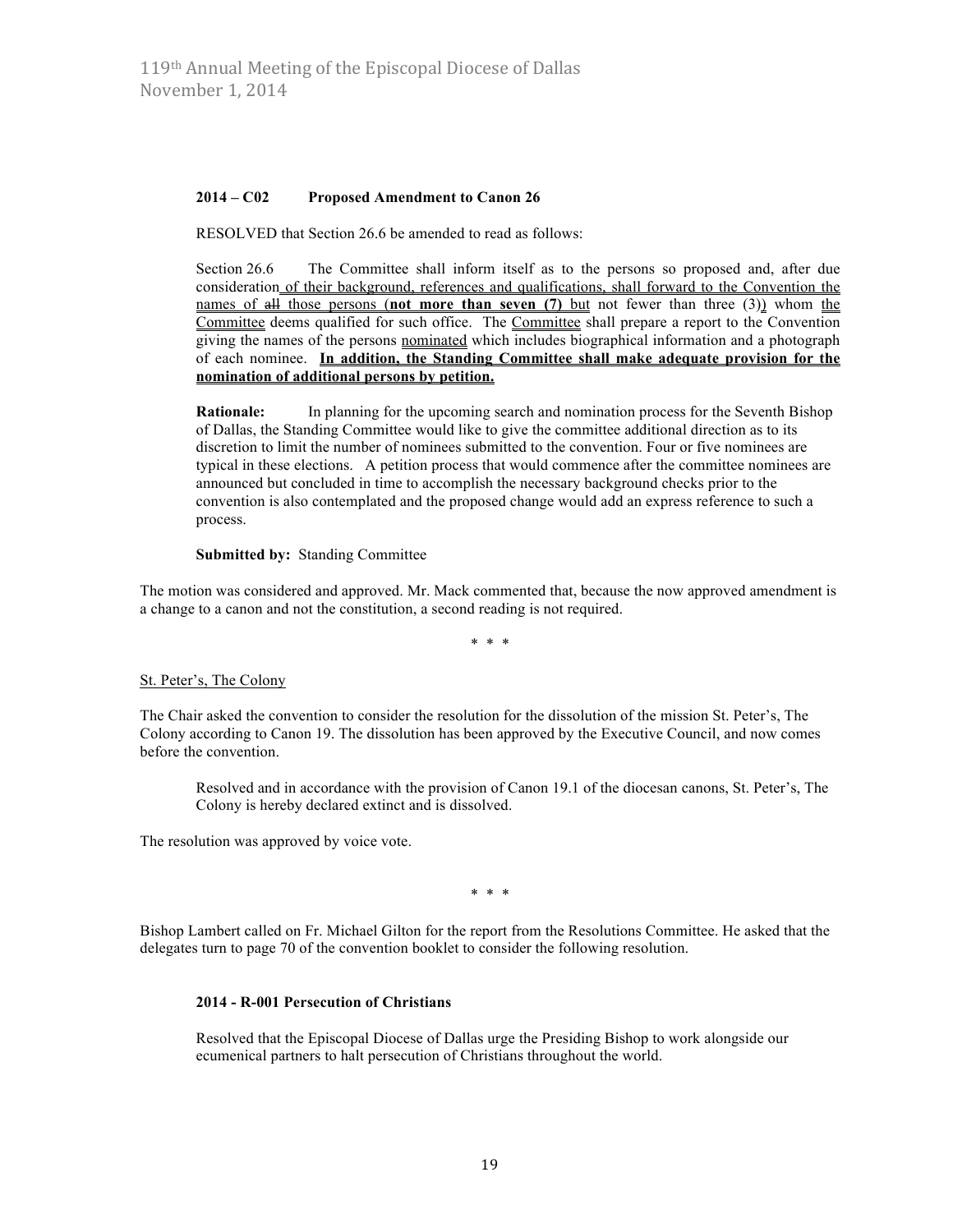**Rationale:** The persecution and abuse of Christians cannot be ignored. Many religious leaders of multiple faiths are adding their voices in support of persecuted Christians. As Episcopalians, we must decry this persecution and be leaders in the effort to do so.

**Submitted by:** Don Candy, Chairman, Epiphany Chapter, Brotherhood of Saint Andrew; Jim Vineyard, Vice Chairman, Epiphany Chapter, Brotherhood of Saint Andrew

Fr. Gilton moved that the resolution be accepted, as it was recommended by the Resolutions Committee.

The Rev. Virginia Holleman approached the Chair to offer an amendment to the Resolution. She asked that the convention consider the words "to continue" be inserted before the word "alongside" in the first sentence. The amendment was approved by a majority in a voice vote. The Chair instructed the convention to then consider the revised resolution. Motion carried by a majority.

No further resolutions were submitted. Fr. Gilton concluded the report from the Resolutions Committee.

\* \* \*

#### Youth Commission (DDYC) Address

The Chair invited Mr. Raj Landry, St. Nicholas, Flower Mound, to give a talk on behalf of the DDYC. Mr. Landry spoke about the activities and wide-reaching impact of the youth commission. At the conclusion, the Chair thanked him for his presentation and work among the youth of the diocese. The convention offered a standing ovation.

\* \* \*

#### Jubilee Ministry

The Chair called upon Archdeacon Rosemary Trei, Diocesan Jubilee Officer, for a presentation on the Jubilee Ministries. Archdeacon Trei introduced The Rev. Canon Mark Stevenson, Missioner for Domestic Poverty for the Episcopal Church whose work focuses on Jubilee Ministry. Canon Stevenson travels the country and helps churches engage in work amongst the poor. The Diocese of Dallas has 10 recognized Jubilee Ministries, three of which have been confirmed the Executive Council of TEC in the last twelve months. Canon Stevenson called those groups forward to receive certificates:

- Church of the Ascension, Dallas for their food program and ELS classes<br>• Church of the Eninhany, Bichardson for their garden programs
- Church of the Epiphany, Richardson for their garden programs<br>• St James Texarkana for the Randy Sams homeless shelter
- St. James, Texarkana for the Randy Sams homeless shelter

The Chair asked Archdeacon to stay at the podium in order to present the work of the Missional Church Commission on behalf of Missioner Dabney Dwyer. A video was shown. Archdeacon Trei referred the convention delegates to their convention packets in which a pamphlet on Hunger Solutions had been provided.

\* \* \*

The Secretary of Convention, Mr. Richard D'Antoni, moved that the Convention adjourn and that the body convene as the Corporation. Motion was passed unanimously.

# **BISHOP'S NOMINATIONS TO THE CORPORATION OF THE DIOCESE OF DALLAS BOARD OF TRUSTEES**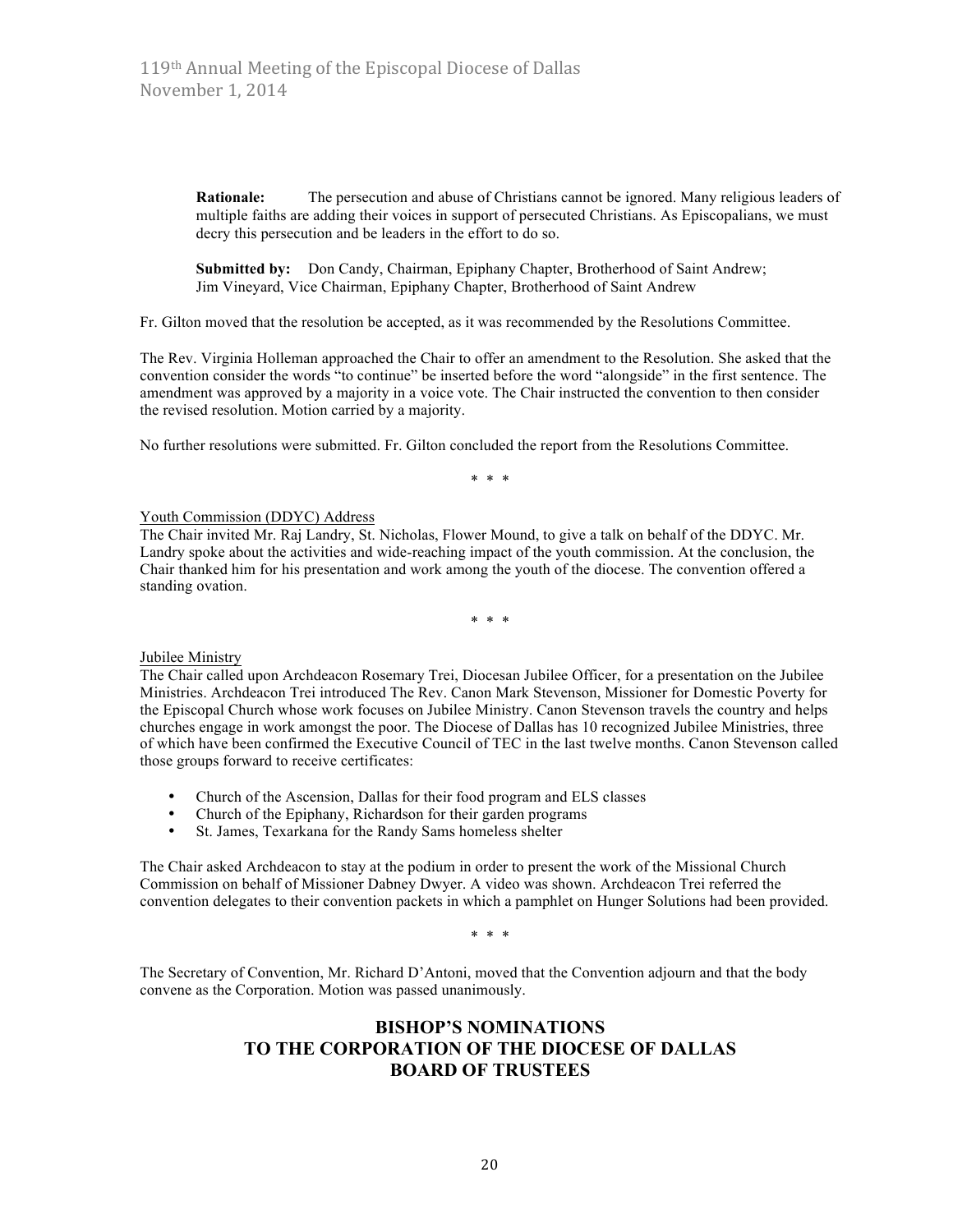#### CORPORATION OF THE DIOCESE OF DALLAS BOARD OF TRUSTEES

*Five-year term*

Term Ending 2019 Mr. William Beecherl Mr. G. Thomas Graves, III

All elections were approved by voice vote. Mr. D'Antoni moved adjournment as a Corporation and to reconvene as a Convention. Motion was passed unanimously.

Bishop Lambert referred those present to look at the purple sheet in the convention packet for a list of his appointments as he read them.

## **BISHOP'S NOMINATIONS TO INSTITUTIONS, AGENCIES/BOARDS/COMMITTEES, COMMISSIONS**

#### FUND FOR THE ENDOWMENT OF THE EPISCOPATE

*One-year term*

Term ending 2015 Mr. G. Thomas Graves, III Mrs. Martha Lang Mrs. Cathleen Dolt Mrs. Tim Mack Mr. John Hind Mr. Scott Matheson Mr. Robert Hulsey

These elections were seconded and approved by voice vote.

## TITLE IV INTAKE OFFICERS

The Rev. J. D. Brown The Rev. Craig A. Reed

These elections were seconded and approved by voice vote.

COMMISSION ON MINISTRY

*Three-year term*

Term Ending 2017 The Rev. Mark Wright, Chair The Rev. Joe Hermerding The Rev. Ed Monk Mrs. Rebecca Wellborn The Rev. Phil Snyder Mr. Don George

These elections were seconded and approved by voice vote.

#### COMMITTEE ON CHURCH PENSION FUND

Term ending 2015 Mr. Steve Eggers Mr. Ford Keith The Rt. Rev. Paul E. Lambert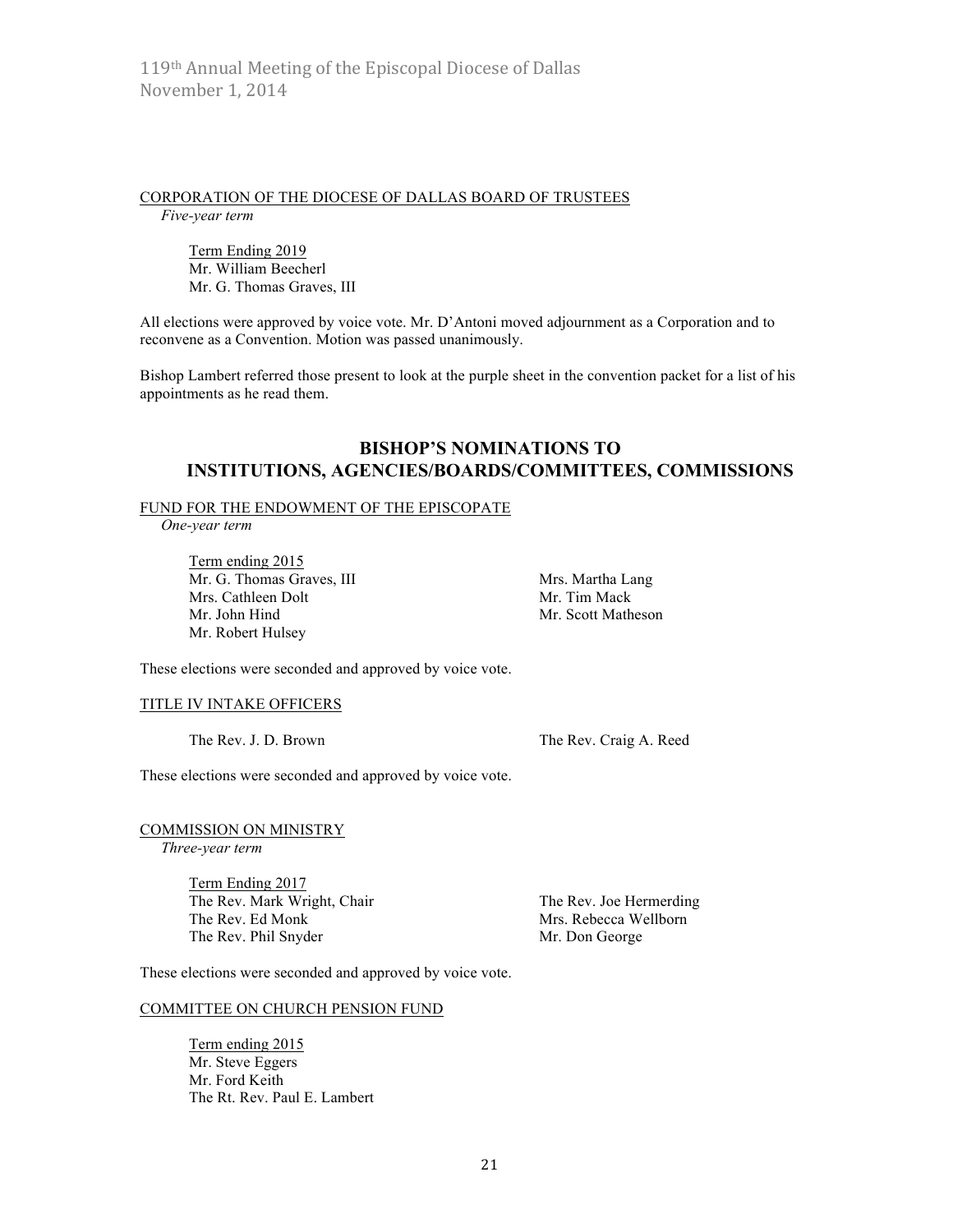These elections were seconded and approved by voice vote.

#### AUDIT COMMITTEE

Term Ending 2015 Mr. Tom Graves Mrs. Mary Sonom Mrs. Cathleen Dolt

These elections were seconded and approved by voice vote.

#### COMMISSION ON EPISCOPAL SCHOOLS

Three-year rotating basis terms, not more than two consecutive terms

The Rev. David Houk, Chair Mrs. Jennifer Hargrave Mr. John Hind The Rev. Michael Harmuth The Rev. Amy Heller Ms. Jean Casey

These elections were seconded and approved by voice vote.

\* \* \*

The Chair called upon The Rev. Robert Johnston, Chair of the Bishop Search Committee, and Mr. Tony Briggle, Chair of the Transition Committee for their reports. Fr. Johnston asked members of the Standing Committee and the Search Committee to stand. The convention showed their appreciation with applause. Fr. Johnston reviewed the highpoints heretofore since Bishop James Stanton announced his resignation (retirement). He announced that the slate of bishop candidates would be made public on February 1, 2015. At that point there would be a 10-day petition period. A final slate would be announced about April 6, 2015. Walkabouts with the candidates would be scheduled for the week of April 20th. The special convention for the election of the Bishop Diocesan will be Saturday, May 16, 2015. He clarified that the delegates who will attend the May election are those elected at their churches in the new year. The consecration will be November 2015.

Fr. Johnston introduced the concept of the Transition Committee as used in other dioceses and as recommended by the consultant retained by the Standing Committee. He introduced Mr. Briggle who will chair the committee, to speak about the expected work of the committee. Mr. Briggle described the many tasks ahead for the committee, stating that Texas hospitality is on the line, so he solicited help from all present.

\* \* \*

Bishop Lambert invited The Rev. Virginia Holleman, Chair of the Episcopal Relief and Development for a presentation. Mother Holleman described the work of the ministry and the scope of their campaigns. She showed a video called, "Pennies to Prosperity". She invited all present to see a traveling exhibit portraying some of the organization's work from March 19 to April 2, 2015 at Episcopal School of Dallas and, at the same location, a reception on March 26, 2015. She asked each delegation to locate the hope chest box on tables for a donation.

The Chair called upon the Treasurer of the Diocese, Mr. Tom Graves, to make a report on the budget and assessments.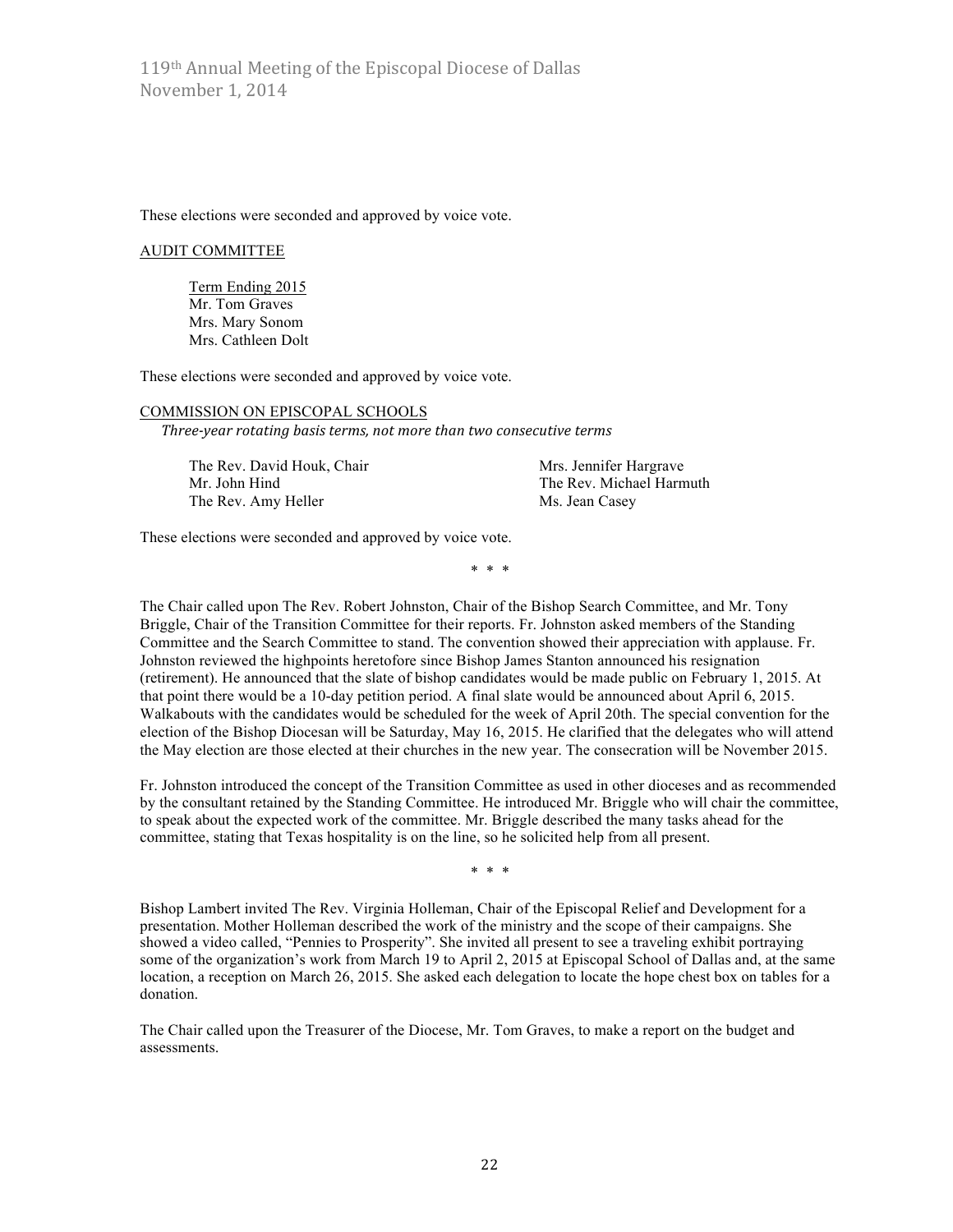RECEIPTS:

# **REPORT FROM THE FINANCE COMMITTEE**

Mr. Tom Graves, Treasurer of the Diocese, summarized the convocation presentations made in October, rather than presenting the entire budget. There was no objection. He directed the convention to turn to the convention booklet for the details as he highlighted some of the changes from the previous year's budget.

He explained that the budget comes from the Finance Committee who brought it to the Executive Council where it was approved; therefore, it comes to convention for its approval. The Chair further stated that the motion does not need a second, and asked if there was any discussion.

The Chair recognized Mr. Richard Kerner, Transfiguration, as he approached the procedural microphone to voice his concern that the Instituto de San Mateo is underfunded. Mr. Kerner pledged \$5,000.00 outside of the budget to contribute to its work. Fr. Antonio Munoz asked that all who have been participants in San Mateo Teologico stand and thank Mr. Kerner.

| <b>Assessment Revenue</b>                      | 3,226,774.00   |
|------------------------------------------------|----------------|
| Endowment for the Episcopate                   | 75,000.00      |
| E. D. Farmer Insurance Grant                   | 36,000.00      |
| Theological Training Grant                     | 100,000.00     |
| Transfer - Diocesan Ministry Reserve           | 102,500.00     |
| Other Revenue                                  | 1,000.00       |
| Interest Income                                | 1,000.00       |
| Allowance for Assessment Adjustments           | (30,000.00)    |
| Allowance for Uncollected Assessments          | (25,000.00)    |
| <b>TOTAL RECEIPTS:</b>                         | \$3,637,274.00 |
| <b>DIOCESAN EXPENSES:</b>                      |                |
| Congregational Development, Support & Services | 743,989.00     |
| Church Plants                                  | 516,000.00     |
| Clergy Development & Support                   | 300,000.00     |
| Department of Evangelism & Renewal             | 44,000.00      |
| Catechesis & Youth Ministry Department         | 149,500.00     |
| College Ministries                             | 98,600.00      |
| Camp & Recreation Operations                   | 257,000.00     |
| Ministry of the Episcopate                     | 194,785.00     |
| Office of the Episcopate                       | 999,500.00     |
| Ministry of the Episcopate                     | 1,479,285.00   |
| Reserve for Extraordinary Expenses             | 48,900.00      |
| <b>TOTAL DISBURSEMENTS:</b>                    | \$3,637,274.00 |

# **2015 PROPOSED BUDGET**

The Chair called for a vote, asking the convention members to stand if voting to adopt the budget. The 2015 budget was adopted by a majority of the voting members.

\* \* \*

The Chair introduced Mr. David Campbell, Director of Camp All Saints, to give a report. Mr. Campbell reported on the successes at summer camp from the proceeding summer. The camp staff served over 300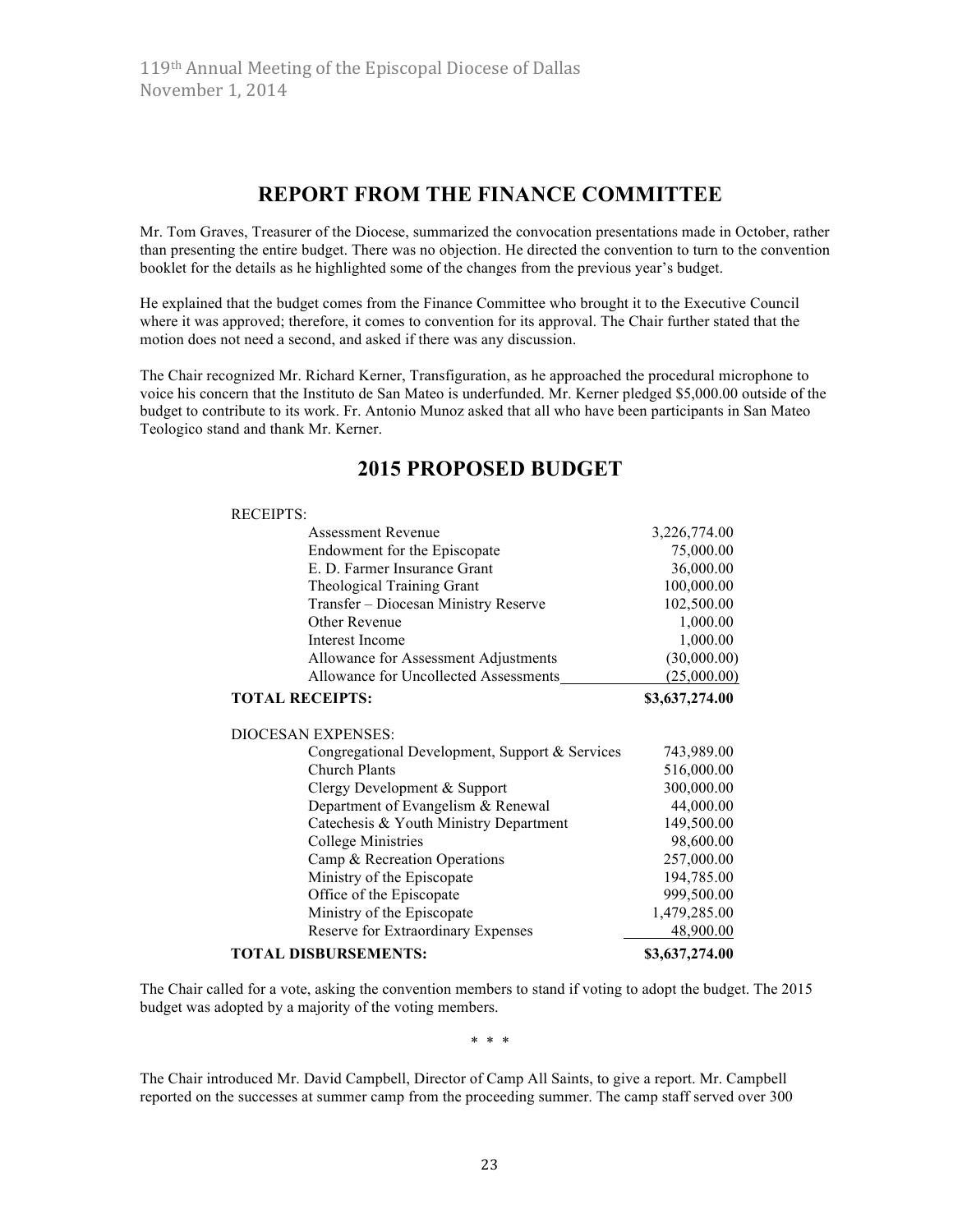campers and not one was turned away for financial reasons. The diocese contributed \$50,000 and individual churches donated a total of \$19,000 toward the scholarship fund. Mr. Campbell explained the Digital Discipleship program's goal is to leave a digital footprint on the diocese by creating an annual video that was made by the campers over all the sessions. The video was shown. The convention showed its appreciation with a standing ovation.

\* \* \*

The Chair called upon The Rev. J. D. Brown for a presentation on The Brotherhood of St. Andrew (BSA). Fr. Brown explained that BSA is a ministry for men, a challenging demographic. "How do you guide somebody who needs no direction? You tell them you have a shortcut." He described their work and invited congregations to join him at their upcoming assembly.

\* \* \*

The Chair called on Dr. Christopher Seitz to show a video about The Cranmer Institute. Dr. Seitz asked for those involved in the institute to stand. He described some of the work of TCI specifically, The College of Preachers and the Cranmer Forum.

\* \* \*

The Chair recognized the Canon to the Ordinary, The Rev. René Somodevilla, to report on the ordinations since the last convention:

Newly Ordained to the Diaconate: The Rev. Mark Hall The Rev. Leslie Stewart The Rev. Perry Mullins The Rev. Christopher Yoder The Rev. Rebecca Tankersley

Newly Ordained to the Priesthood by Bishop James Stanton: The Rev. Ethel M. Channon The Rev. Stephen F. Setzer

#### \* \* \*

# **COURTESY RESOLUTIONS**

The Chair recognized the Secretary to Convention, Mr. Richard D'Antoni who offered the following Courtesy Resolutions.

BE IT RESOLVED, the 119<sup>th</sup> Annual Convention of the Diocese of Dallas, meeting at the Episcopal School of Dallas on the 1<sup>st</sup> of November, in the Year of our Lord the 2014<sup>th</sup>, sends greetings to The Rt. Rev. James M. Stanton and his wife, Diane, and wishes them every blessing during their retirement, and our continued thanksgiving for the 21 years of ministry among us.

BE IT RESOLVED, the 119<sup>th</sup> Annual Convention of the Diocese of Dallas, meeting at the Episcopal School of Dallas on the  $1<sup>st</sup>$  of November, in the Year of our Lord the 2014<sup>th</sup>, express its gratitude for the hospitality and support extended to this Convention by the School, its Board of Directors, Head of School, Ms. Meredyth M. Cole and Staff.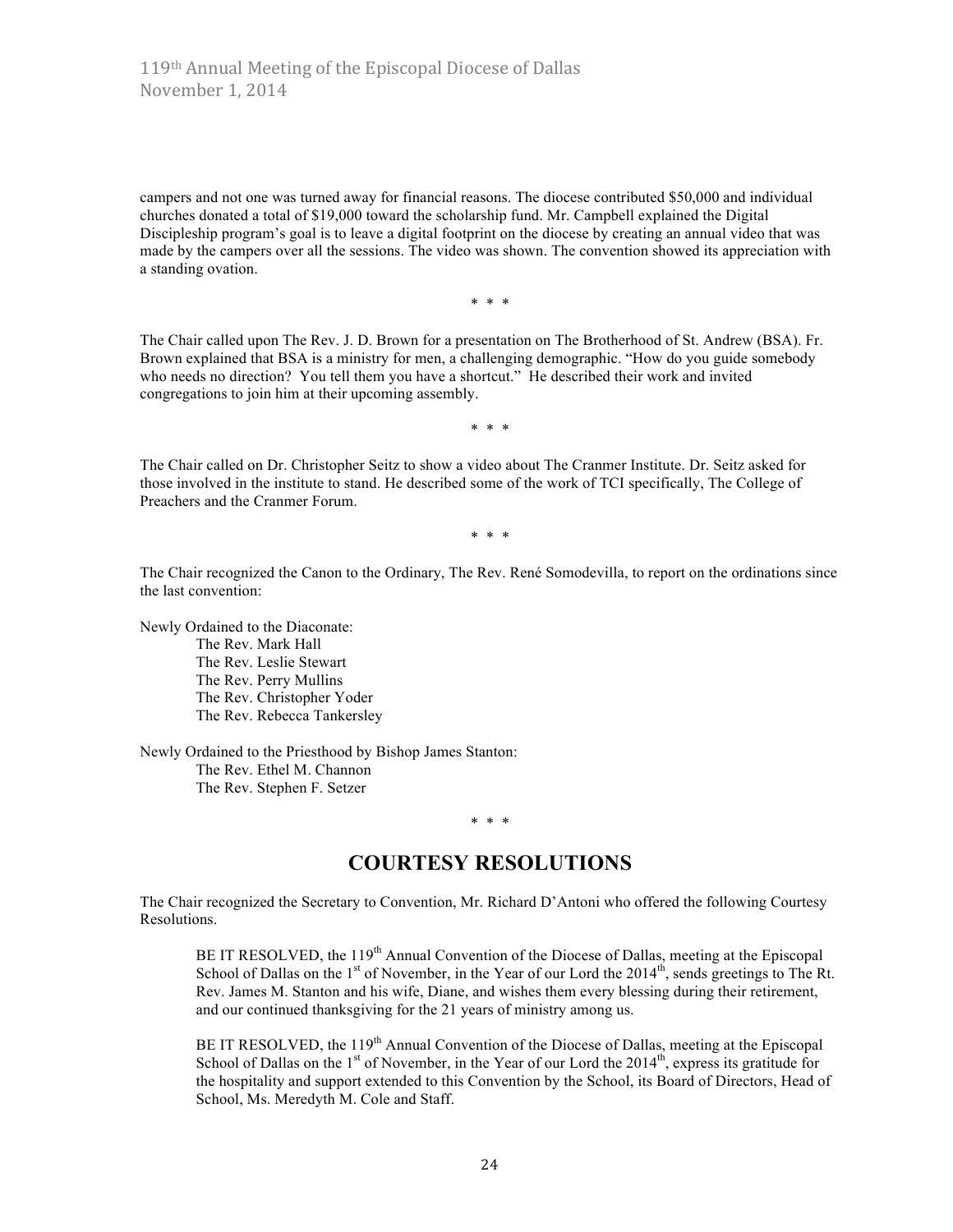BE IT RESOLVED, the 119<sup>th</sup> Annual Convention of the Diocese of Dallas meeting on the 1<sup>st</sup> of November, in the Year of our Lord the  $2014<sup>th</sup>$ , express its appreciation and gratitude to Mr. Tony Briggle, Chair and Ms. Gayle Kesinger, Co-Chair of the Conventions Arrangement Committee for their untiring effort in making this Convention a blessed success.

BE IT RESOLVED, that this 119<sup>th</sup> Annual Convention of the Diocese of Dallas to applaud the work of the Rev. Canon Edward Monk for serving as its Chaplain and for ably coordinating the worship of Convention.

BE IT RESOLVED, the 119<sup>th</sup> Annual Convention of the Diocese of Dallas meeting on the 1<sup>tst</sup> of November, in the Year of our Lord the 2014<sup>th</sup>, express its appreciation and gratitude to the Right Reverend Mark Lattime, Eighth Bishop of the Diocese of Alaska, for his sermon and teaching on this day.

Courtesy resolutions were passed by voice vote.

\* \* \*

# **2014 ELECTION RESULTS**

There were four (4) ballots taken. The final results of the voting were as follows:

#### **Standing Committee**

(Clergy) (Lay) The Rev. Michael Gilton Cathleen Dolt

## **Executive Council**

(Clergy) (Lay)<br>
The Rev. Diana Freeman (Clergy) (Lay) (Lay) The Rev. Diana Freeman Jennifer Hargraven Christian Lennifer Hargraven Jennifer Hargraven Daniel Macias The Rev. Greg Methvin

Don Mills Mark Rojas

## **Trustee to the University of the South**

(Lay) Mrs. Gilda Hurst

# **2014 TELLERS' REPORTS**

| Tabulation of Votes for Standing Committee — Clergy <i>(elect one)</i> |        |     |
|------------------------------------------------------------------------|--------|-----|
| BALLOT#1                                                               | Clergy | Lay |
| <b>Votes Cast</b>                                                      | 114    | 191 |
| Necessary to Elect                                                     | 58     | 96  |
| The Rev. Michael Gilton                                                | 55     | 92  |
| The Very Rev. Neal Michell                                             | 19     | 38  |
| The Rev. Dr. David Petrash                                             | 22.    | 31  |
| The Rev. Greg Pickens                                                  | 18     | 30  |